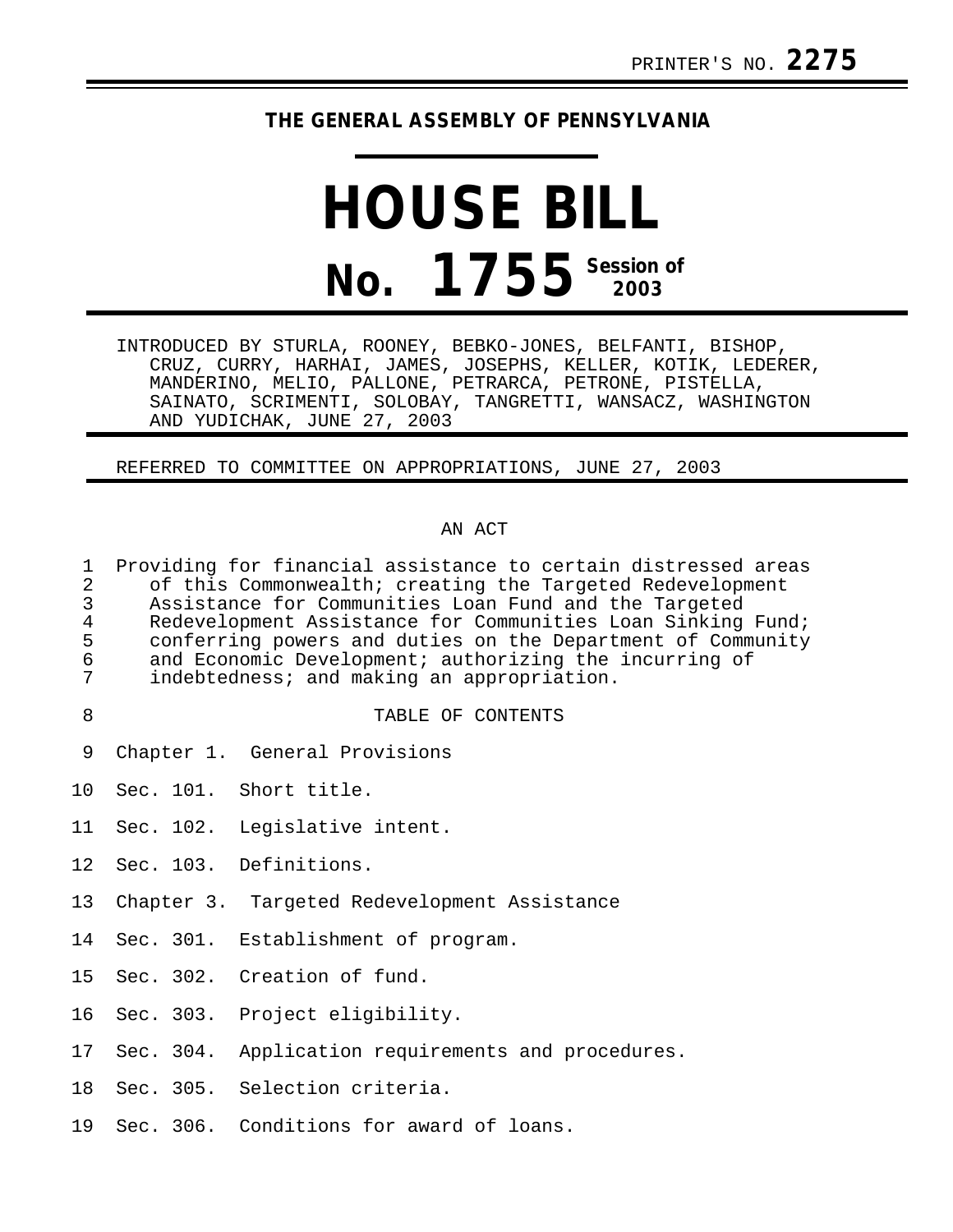- 1 Sec. 307. Repayment and default of redevelopment partnership 2 loans.
- 3 Sec. 308. Repayment and default of local government loans.
- 4 Chapter 5. Bond Issuance
- 5 Sec. 501. Referendum.
- 6 Sec. 502. Commonwealth indebtedness.
- 7 Sec. 503. Sale of bonds.
- 8 Sec. 504. Disposition and use of proceeds.
- 9 Sec. 505. Registration of bonds.
- 10 Sec. 506. Expenses.
- 11 Sec. 507. Temporary financing authorization.
- 12 Sec. 508. Debt retirement.
- 13 Sec. 509. Annual limitation on debt obligations issued.
- 14 Sec. 510. Expiration.
- 15 Chapter 21. Miscellaneous Provisions
- 16 Sec. 2101. Additional powers and duties of department.
- 17 Sec. 2102. Nondiscrimination.
- 18 Sec. 2103. Conflict of interest.
- 19 Sec. 2104. Effective date.
- 20 The General Assembly of the Commonwealth of Pennsylvania
- 21 hereby enacts as follows:
- 22 CHAPTER 1
- 

- 23 GENERAL PROVISIONS
- 24 Section 101. Short title.
- 25 This act shall be known and may be cited as the Targeted
- 26 Redevelopment Assistance for Communities Loan Act.
- 27 Section 102. Legislative intent.
- 28 The General Assembly finds and declares as follows:
- 29 (1) There exists in distressed areas of this
- 30 Commonwealth a condition of substantial and persistent
- 20030H1755B2275 2 -
	-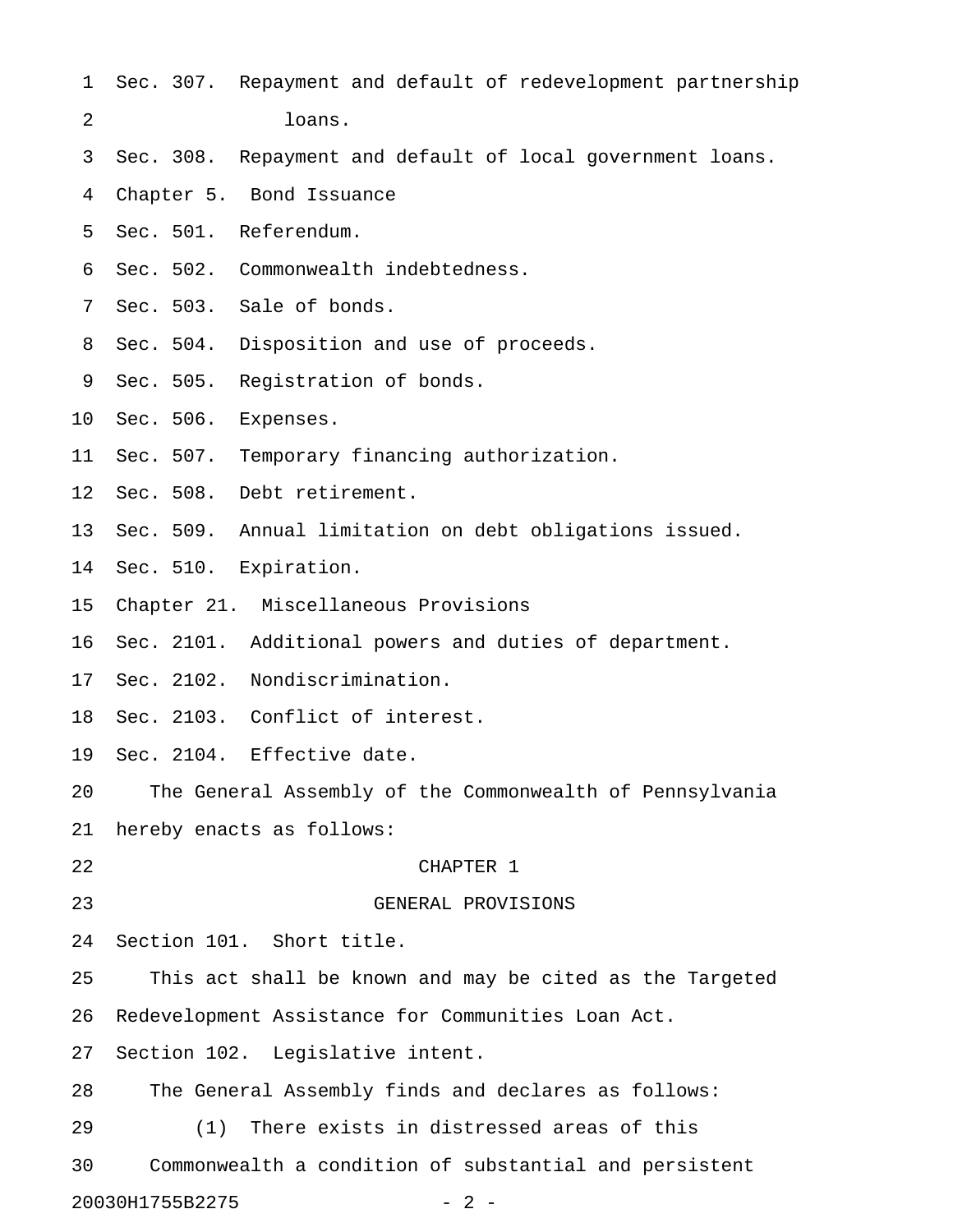1 unemployment and underemployment which causes hardship to 2 many individuals and families, wastes vital human resources, 3 increases the public assistance burdens of this Commonwealth 4 and municipalities, impairs the security of family life, 5 contributes to the growth of crime and delinquency, prevents 6 many of our youth from finishing their educations, impedes 7 the economic and physical development of municipalities and 8 adversely affects the welfare and prosperity of all the 9 people of this Commonwealth.

10 (2) Many existing industrial, manufacturing, commercial 11 and retail facilities in such areas are obsolete, 12 inefficient, abandoned and dilapidated, underutilized or in 13 the process of being vacated.

14 (3) Unemployment and the absence of new economic 15 opportunities in such areas has tended to reduce the tax base 16 of municipalities and impair their financial ability to 17 support education and other local governmental services.

18 (4) New industrial, manufacturing, commercial and retail 19 facilities are necessary to attract and house new job-20 producing enterprises which will reduce unemployment and 21 stabilize the local tax base.

22 (5) The unaided efforts of private enterprise have not 23 met and cannot meet the needs of providing such facilities 24 due to problems encountered in assembling suitable building 25 sites, the unavailability of private capital for development 26 in distressed areas and the inability of private enterprise 27 alone to plan, finance and coordinate industrial, 28 manufacturing, commercial and retail development within such 29 distressed areas.

30 (6) The health, safety, morals and general welfare of 20030H1755B2275 - 3 -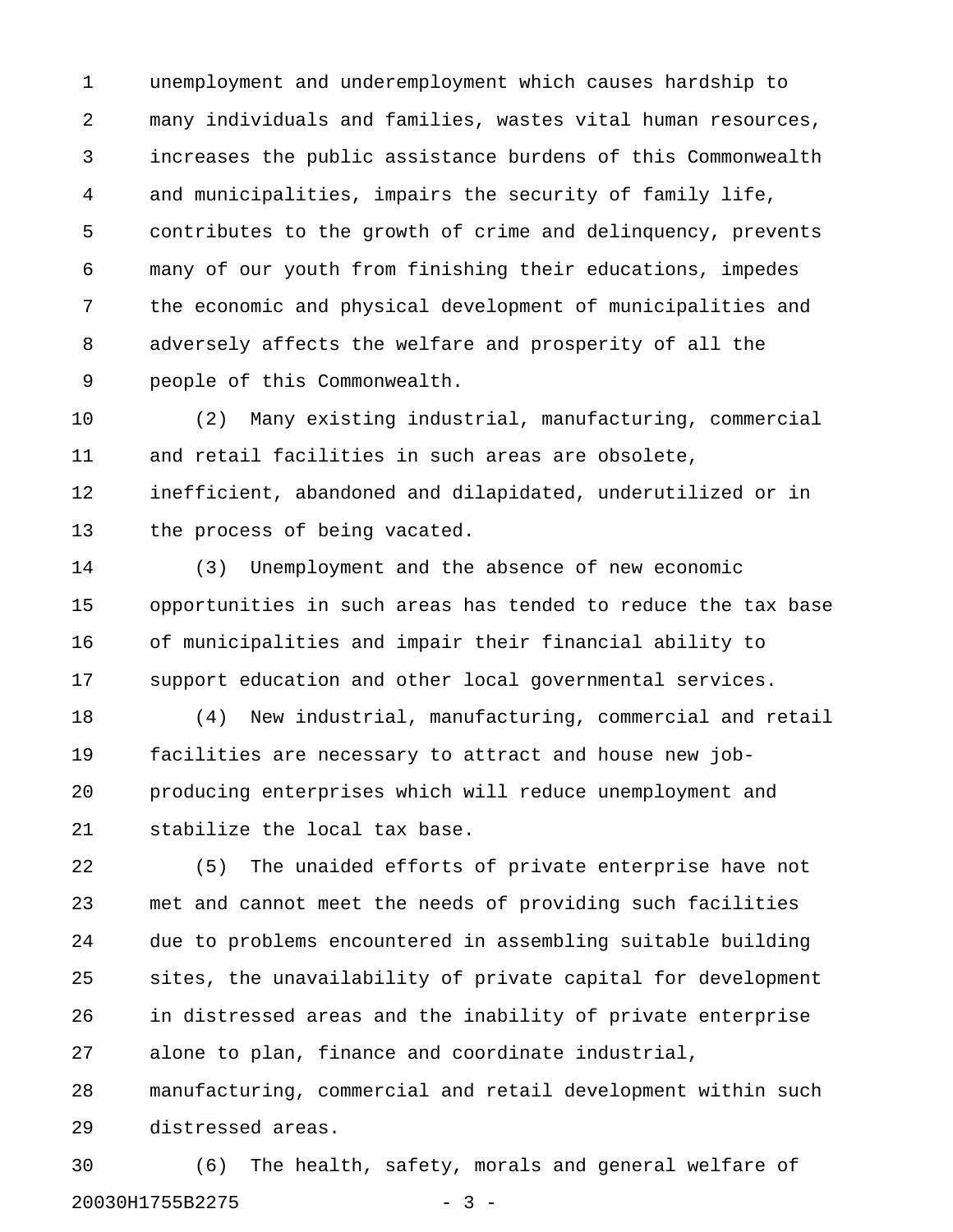1 the people of this Commonwealth are directly dependent upon 2 the continual encouragement, development, growth and 3 expansion of business, industry and commerce within 4 distressed areas in this Commonwealth.

5 (7) Unemployment, the spread of indigency and the heavy 6 burden of public assistance and unemployment compensation can 7 best be avoided by the promotion, attraction, stimulation, 8 development, retention, rehabilitation and expansion of 9 business, industry and commerce within distressed areas in 10 this Commonwealth.

11 (8) There exists throughout this Commonwealth areas that 12 constitute a serious and growing menace, injurious and 13 inimical to the health, safety, morals and general welfare of 14 the residents of this Commonwealth.

15 (9) Each of these areas contributes substantially to the 16 spread of disease and crime, necessitating excessive and 17 disproportionate expenditure of public funds for the 18 preservation of the public health and safety, for crime 19 prevention, correction, prosecution and punishment and the 20 treatment of juvenile delinquency and for the maintenance of 21 adequate police, fire and accident protection and other 22 public services and facilities.

23 (10) Each of these areas constitutes an economic and 24 social liability, substantially impairs or arrests the sound 25 growth of municipalities and retards the provisions of 26 housing accommodations, and each decreases the value of 27 private investments and threatens the sources of public 28 revenue and the financial stability of communities.

29 (11) Economic and social interdependence of different 30 communities and of different areas within single communities 20030H1755B2275 - 4 -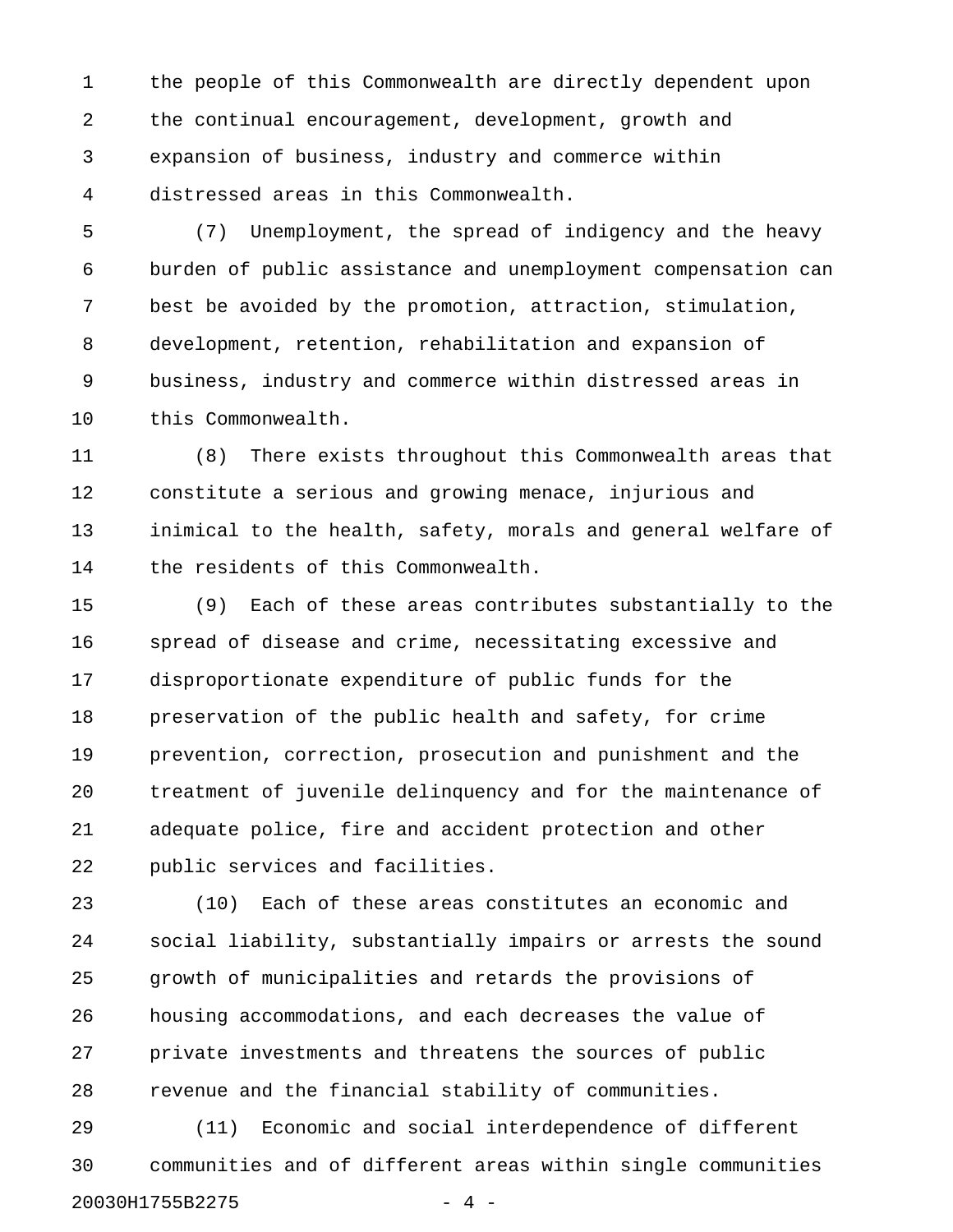1 and the redevelopment of land and buildings to promote the 2 sound growth of the community is necessary in order to 3 achieve comprehensive reversal of existing substandard 4 conditions and to prevent the recurrence of such conditions 5 or their development in other parts of the community or in 6 other communities.

7 (12) Many areas are beyond remedy and control solely by 8 regulatory process in the exercise of the police power and 9 cannot be dealt with effectively by the ordinary operations 10 of private enterprise without the aids provided under this 11 act, the acquisition of property, the removal of structures 12 and improvement of sites and the disposition of the property 13 for redevelopment incidental to the foregoing.

14 (13) Acquisition, planning, clearance, conservation, 15 rehabilitation or rebuilding of projects for residential, 16 governmental, recreational, educational, hospital, business, 17 industrial, manufacturing, commercial, retail or other 18 purposes, including the provision of streets, parks, 19 recreational areas and other open spaces, are benefits for 20 which public funds may be expended for the good and welfare 21 of this Commonwealth.

22 (14) While certain projects, or portions thereof, may 23 require acquisition and clearance because the state of 24 deterioration may make impracticable the reclamation of such 25 areas or portions by conservation and rehabilitation, other 26 projects, or portions thereof, are in such condition that 27 they may be conserved or rehabilitated in a manner that the 28 conditions and evils enumerated in this section may be 29 alleviated or eliminated.

30 (15) It is the policy of this Commonwealth to promote 20030H1755B2275 - 5 -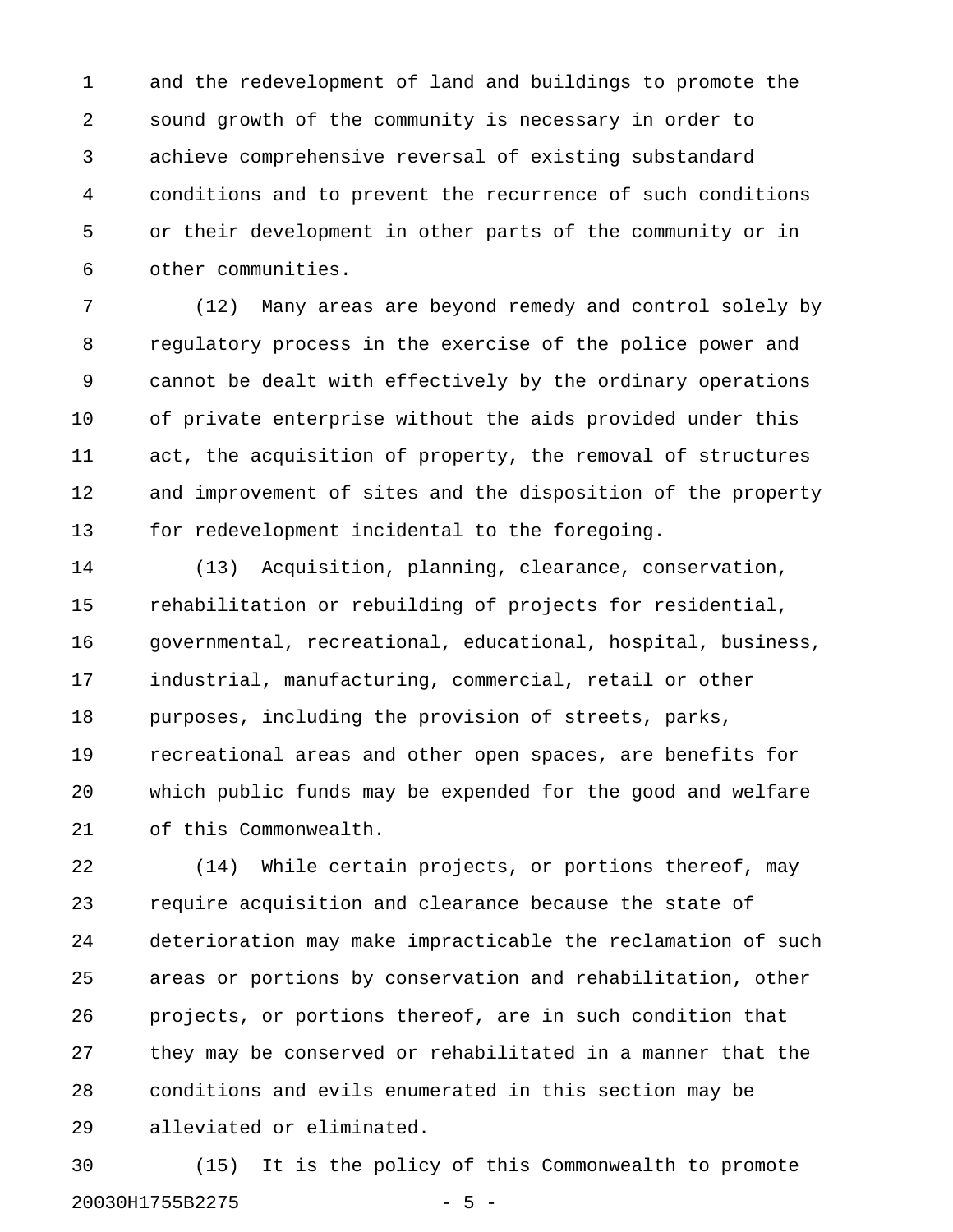1 the health, safety, morals and general welfare of its 2 inhabitants and to promote a vigorous and growing economy, to 3 prevent economic stagnation and to encourage the creation of 4 new job opportunities in order to protect against the hazards 5 of unemployment, reduce the level of public assistance to now 6 indigent individuals and families, increase revenues to the 7 Commonwealth and to its municipalities and to achieve stable 8 and diversified local economies.

9 (16) In furtherance of these goals, it is the policy of 10 the Commonwealth to retain and expand existing enterprises 11 and to attract new enterprises through the acquisition, 12 construction, reconstruction and rehabilitation of industrial 13 and manufacturing plants, commercial and retail facilities, 14 and to prepare and cause to be developed sites for new 15 industrial, manufacturing, commercial and retail buildings 16 and facilities.

17 (17) It is also the policy of this Commonwealth to 18 promote the development of such sites, reasonably accessible 19 to impoverished residential concentrations, particularly in 20 those areas where substantial unemployment or underemployment 21 exists, to the end that the industrial, manufacturing, 22 commercial and retail development of our distressed areas 23 will proceed in sound fashion and in coordination with 24 development of other industrial, manufacturing, commercial 25 and retail facilities and housing, mass transportation and 26 public services, and that employment opportunities will be 27 available in those areas where people lack jobs. 28 Section 103. Definitions.

29 The following words and phrases when used in this act shall 30 have the meanings given to them in this section unless the 20030H1755B2275 - 6 -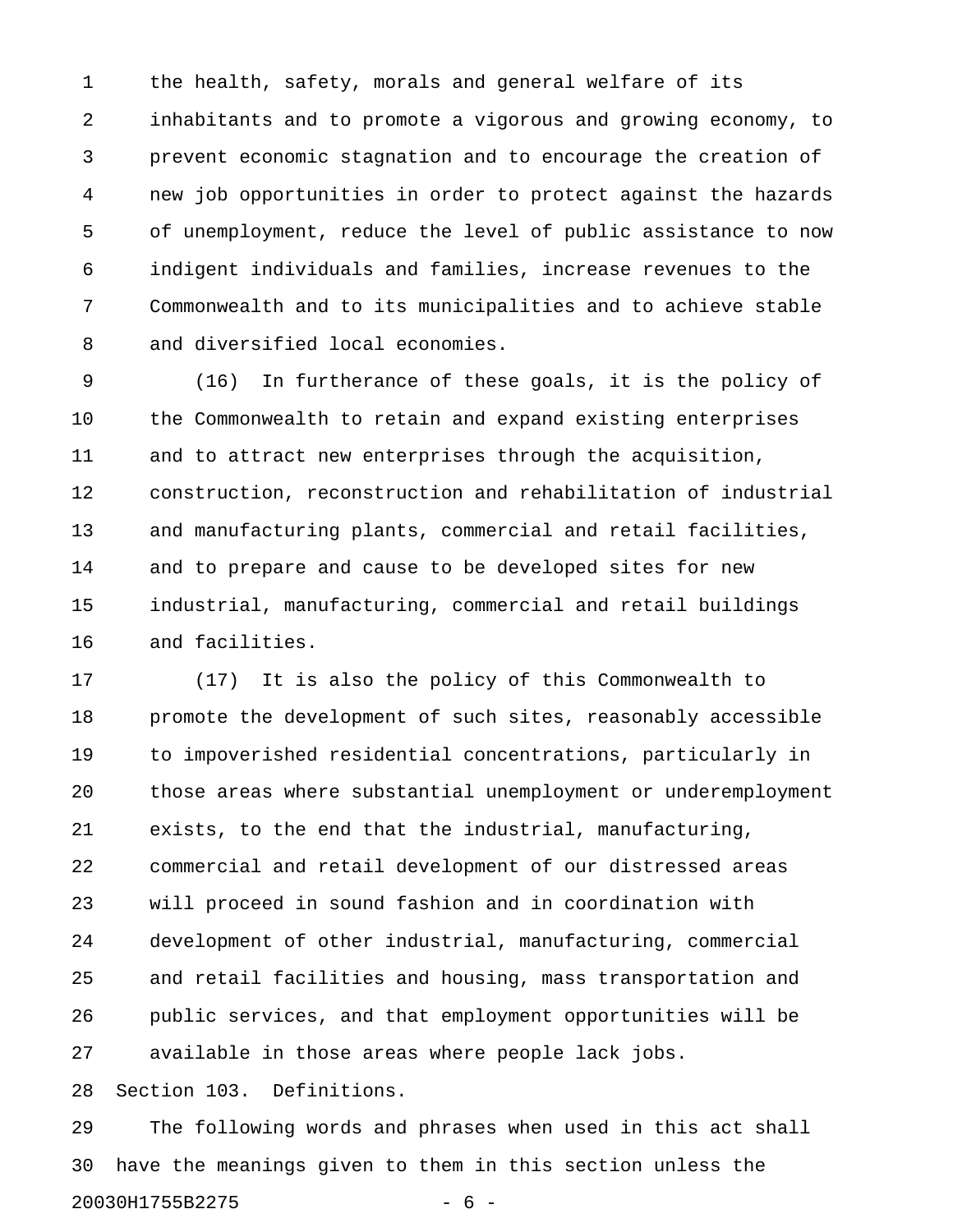1 context clearly indicates otherwise:

2 "Applicant." Any municipality which has a targeted area. 3 "Business enterprise activity." Industrial, manufacturing, 4 commercial, retail or any other activity undertaken to further 5 the development, manufacturing, distribution or sale of goods 6 and services, including, but not limited to, research and 7 development, warehousing, shipping, transport or

8 remanufacturing.

9 "Department." The Department of Community and Economic 10 Development of the Commonwealth.

11 "Distressed area." A municipality determined by the 12 Department of Community and Economic Development to be or at 13 risk of becoming distressed.

14 "Fund." The Targeted Redevelopment Assistance for 15 Communities Loan Fund created in section 302.

16 "Investor-developer." Any person, municipality, partnership, 17 corporation or other entity that is engaged in the development, 18 for use by occupants, of one or more projects and is determined 19 by the Department of Community and Economic Development to be 20 financially responsible to assume all obligations in the 21 acquisition, development, construction, leasing, sale, operation 22 and financing, in whole or in part, of a project, including, but 23 not limited to:

24 (1) An industrial and commercial development authority 25 organized pursuant to or industrial development authority as 26 certified by the Department of Community and Economic 27 Development under the act of August 23, 1967 (P.L.251, 28 No.102), known as the Economic Development Financing Law. 29 (2) An industrial development corporation certified 30 under the act of May 17, 1956 (1955 P.L.1609, No.537), known 20030H1755B2275 - 7 -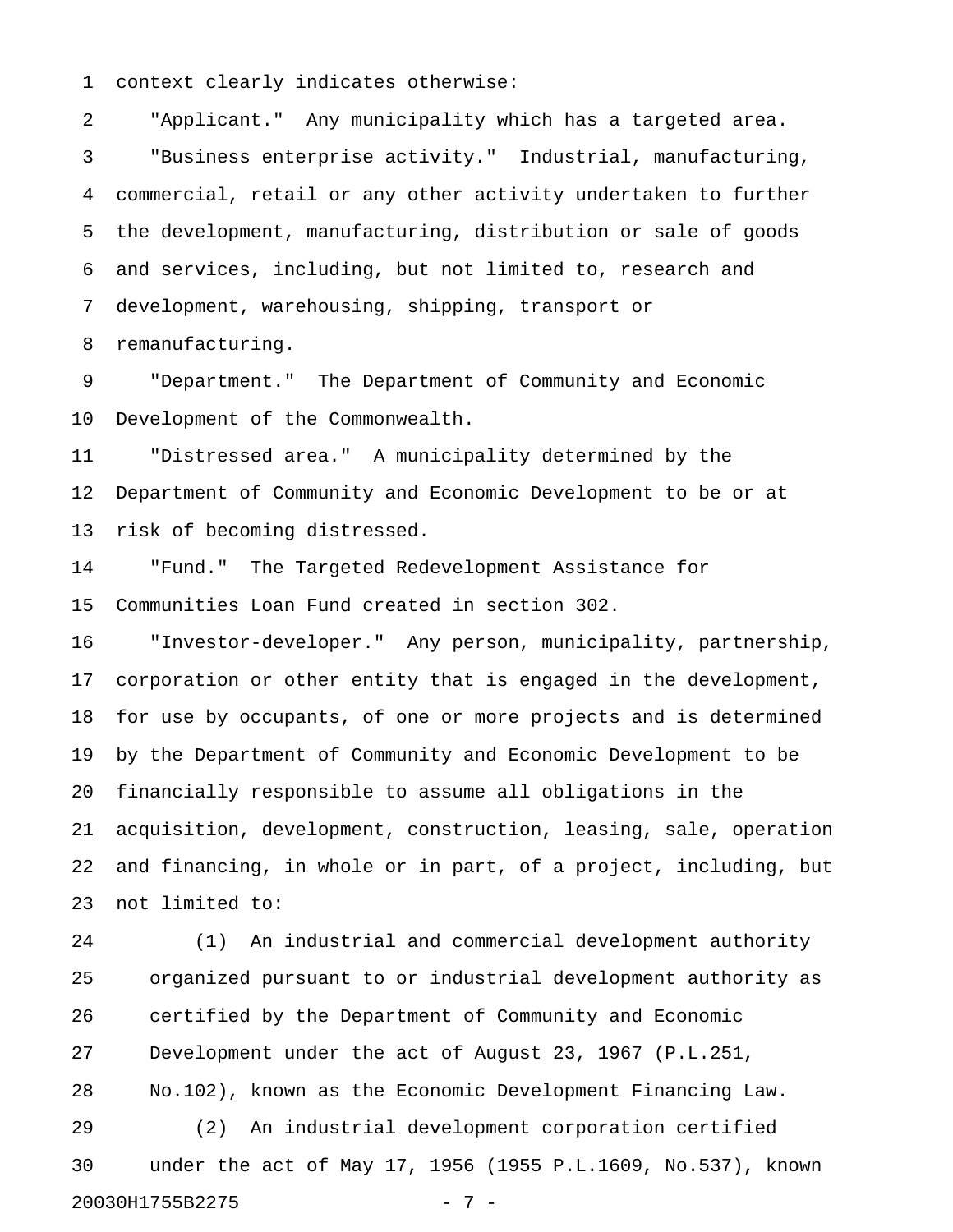1 as the Pennsylvania Industrial Development Authority Act. 2 (3) A business improvement district organized under 53 3 Pa.C.S. Ch. 54 (relating to business improvement districts). 4 (4) An authority created under 53 Pa.C.S. Ch. 56 5 (relating to municipal authorities), for business 6 improvements and administrative services. 7 (5) A redevelopment authority organized under the act of 8 May 24, 1945 (P.L.991, No.385), known as the Urban 9 Redevelopment Law. 10 (6) A community development corporation which meets 11 criteria as developed by the Department of Community and 12 Economic Development. 13 "Issuing officials." The Governor, the Auditor General and 14 the State Treasurer. 15 "Municipality." Any city, borough, incorporated town, 16 township or home rule municipality. 17 "Program." The Targeted Redevelopment Assistance for 18 Communities Loan Program established in section 301. 19 "Project." Any or all of the following activities occurring 20 within the geographic boundaries of an eligible applicant: 21 (1) The acquisition of land and buildings, including 22 relocation costs. 23 (2) The demolition of buildings. 24 (3) The clearing or preparation of land or both. 25 (4) The construction of new or expanded industrial, 26 manufacturing, commercial or retail facilities. 27 (5) The renovation, rehabilitation or conversion of 28 existing industrial, manufacturing, commercial or retail 29 facilities.

30 (6) The construction of new or reconstruction of 20030H1755B2275 - 8 -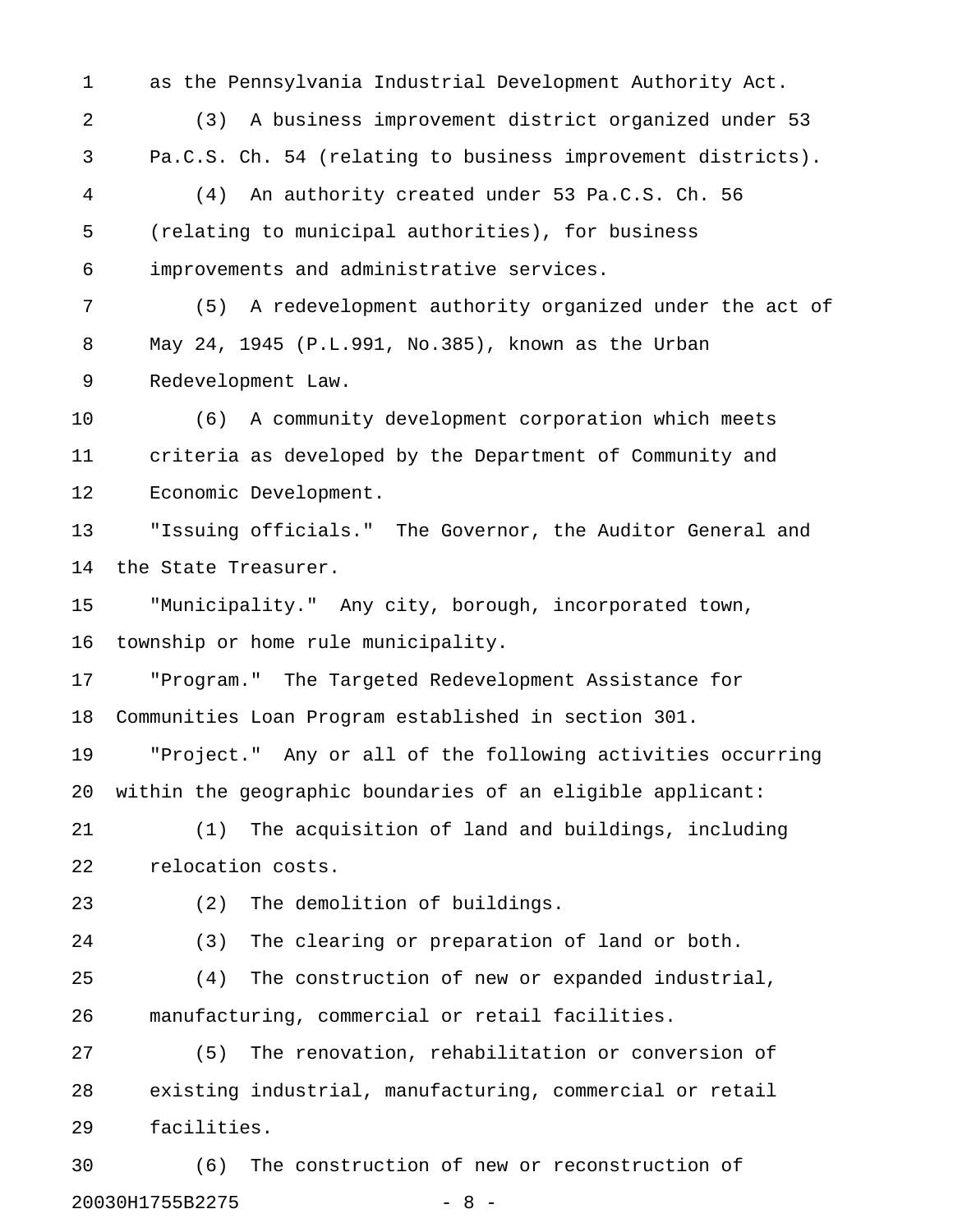1 existing infrastructure and utilities.

2 (7) The cleanup of hazardous materials. 3 "Redevelopment." Undertakings and activities made under the 4 act of May 24, 1945 (P.L.991, No.385), known as the Urban 5 Redevelopment Law, including, but not limited to, planning, 6 acquisition, site preparation, demolition, rehabilitation, 7 renovation, conservation, reuse, renewal, improvement, 8 clearance, sale and lease of real property and improvements 9 thereon. 10 "Secretary." The Secretary of Community and Economic 11 Development of the Commonwealth. 12 "Site." The location of a project. 13 "Targeted area." Any distressed area in this Commonwealth as 14 defined by this act. 15 CHAPTER 3 16 TARGETED REDEVELOPMENT ASSISTANCE 17 Section 301. Establishment of program. 18 There is hereby created under the direction of the 19 department, a program to be known as the Targeted Redevelopment 20 Assistance for Communities Loan Program for the purpose of 21 making redevelopment partnership and local government loans to 22 an applicant for the financing of private development or public 23 improvements or both by investor-developers in a targeted area 24 which will meet program objectives. 25 Section 302. Creation of fund. 26 (a) General rule.--There is hereby created a restricted 27 receipt account in the State Treasury to be known as the 28 Targeted Redevelopment Assistance for Communities Loan Fund to 29 which shall be credited:

30 (1) All proceeds from the sale of bonds or notes as 20030H1755B2275 - 9 -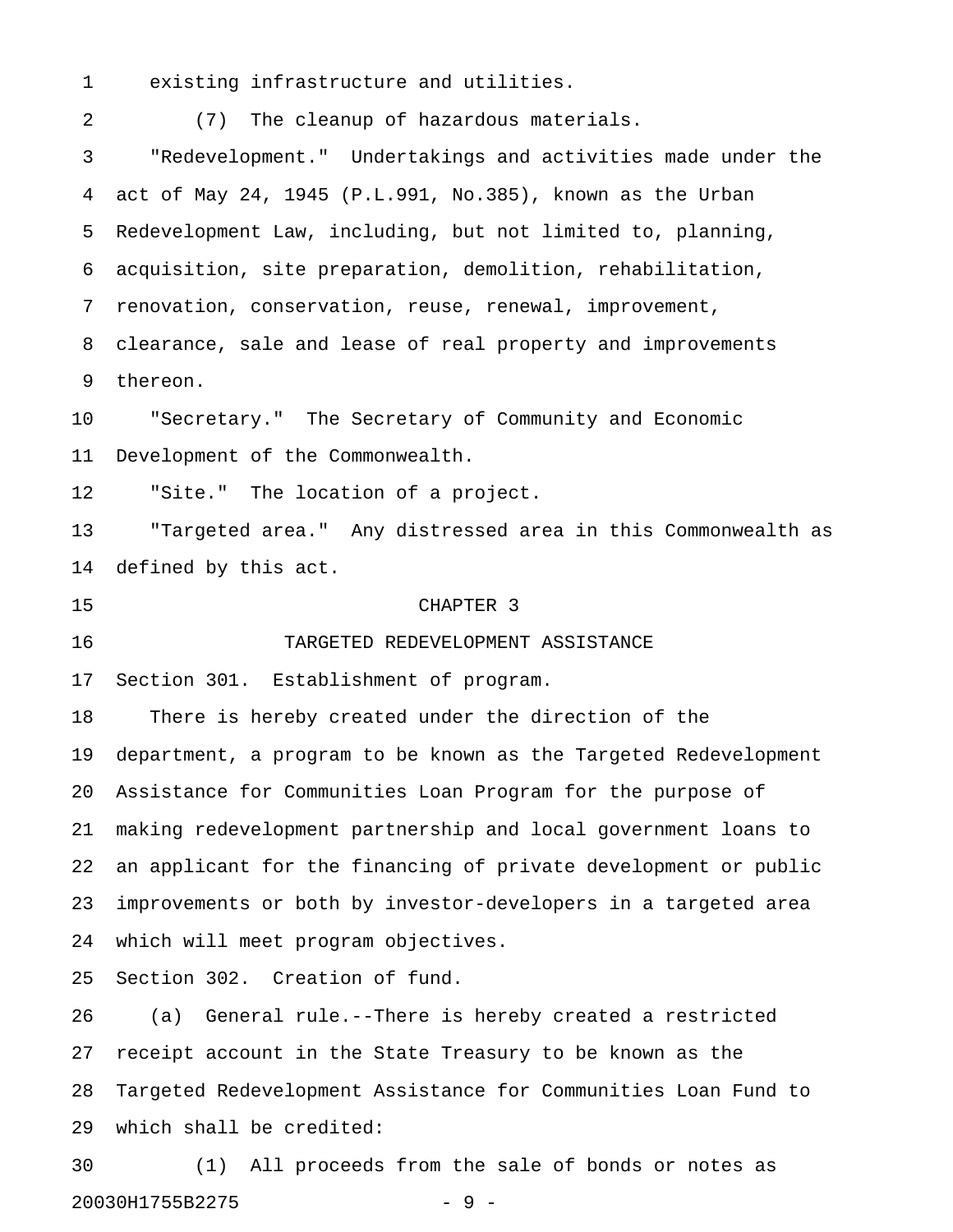1 approved under section 501.

2 (2) All proceeds from loan repayments.

3 (3) Any other deposits, payments or contributions from 4 any other source made available to the fund.

5 (b) Revolving fund.--The fund shall operate as a revolving 6 fund whereby all payments and interest made thereto may be 7 applied and reapplied to the purposes of this act.

8 (c) Credit of moneys.--All deposits and contributions made 9 to the fund shall immediately be credited in full to the fund. 10 (d) Expenses.--Expenses of the Commonwealth in carrying out 11 the provisions of this act may be charged to the fund, including 12 the underwriting of loans. These expenses shall not exceed 5% of 13 the first \$10,000,000 and 2% of subsequent fund allocations.

14 Section 303. Project eligibility.

15 (a) General rule.--An applicant shall be eligible for a loan 16 under the program for a project that meets the following 17 conditions:

18 (1) The total eligible cost of each project shall not be 19 less than \$300,000.

20 (2) The total amount of funds awarded to any one 21 municipality shall not exceed 20% of the total funds 22 available.

23 (3) The investor-developer shall provide detailed 24 project information and commitments, in writing, from public 25 and private financing sources, which when added to the amount 26 of the proposed loan will confirm that the project is 27 financially feasible. This documentation shall provide 28 evidence that but for the moneys available from the fund the 29 investor-developer would not be able to implement the 30 project.

20030H1755B2275 - 10 -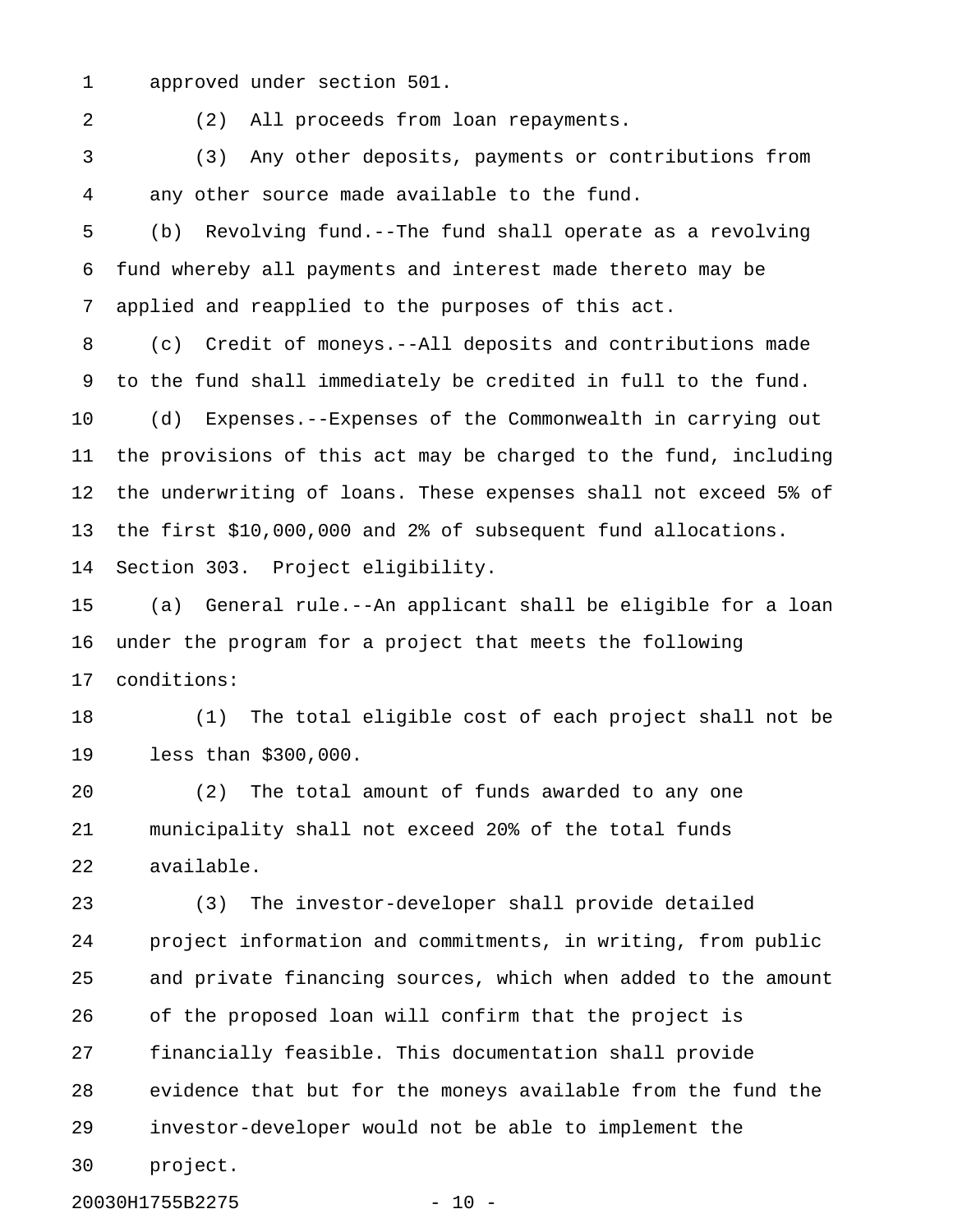1 (4) The total amount of Commonwealth funds in the 2 project shall not exceed 50% of the total eligible project 3 cost.

4 (5) The investor-developer shall contribute cash equity 5 to the project in an amount equal to at least 10% of the 6 total eligible project cost.

7 (6) The applicant shall hold at least one public hearing 8 on the proposed project.

9 (7) The applicant shall approve the proposed project at 10 a public meeting authorizing the submission of the 11 application to the department in accordance with the 12 requirements and procedures established by the department. 13 (b) Eligibility criteria.--The department shall establish 14 criteria which shall include, but not be limited to, the 15 following, which shall be used in addition to the requirements 16 of subsection (a) to determine eligibility:

17 (1) The project will support a municipality in meeting a 18 critical economic development need that cannot be achieved 19 through other public or private financing or both.

20 (2) The project will create, renovate, rehabilitate or 21 convert underused and vacant buildings and facilities for 22 industrial, manufacturing, commercial and retail use, and 23 business enterprise and related activities in targeted areas.

24 (3) The project will be of public benefit, in the public 25 interest and for a public purpose, consistent with the sound 26 needs of the municipality as a whole, by supporting economic 27 development activities which result in job creation or job 28 retention or both, and industrial, manufacturing, commercial 29 and retail revitalization, and business enterprise activities 30 or any combination thereof. Any benefit to private entities 20030H1755B2275 - 11 -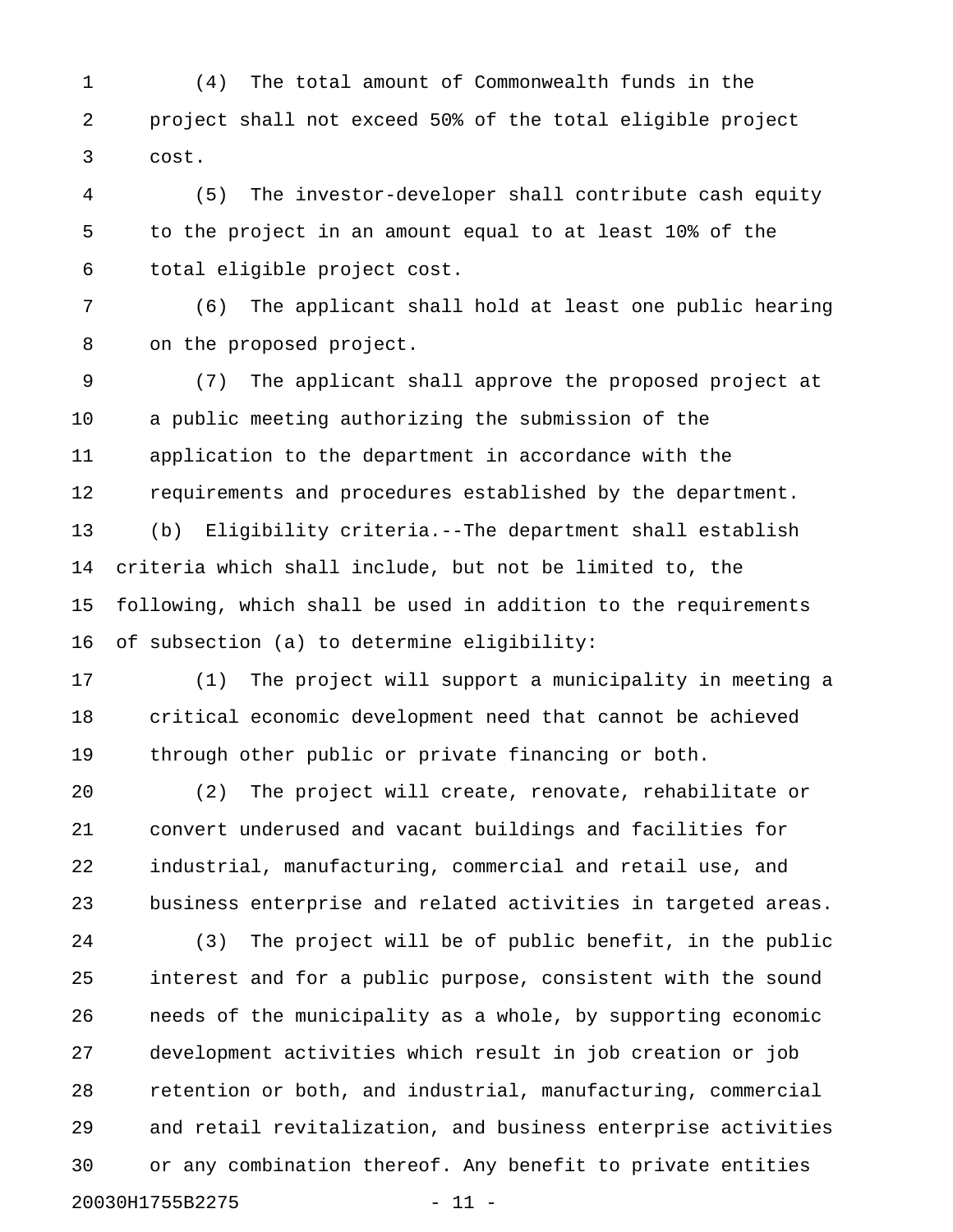1 or individuals will be indirect and incidental and not the 2 primary purpose of the project as determined by the 3 department.

4 (4) The project will be carried out under the direction 5 and control of a responsible investor-developer, as 6 determined by the department.

7 (5) The project will demonstrate the potential to 8 generate and retain long-term employment.

9 (c) Historic places.--Projects which involve the removal of 10 structures which have been included on the Pennsylvania Register 11 of Historic Places in accordance with the provisions of 37 12 Pa.C.S. (relating to historical and museums) shall not be 13 eligible for funds under this program.

14 Section 304. Application requirements and procedures.

15 (a) General rule.--Application requirements and 16 administrative procedures shall be established by the 17 department.

18 (b) Form and manner.--Applications shall be submitted to and 19 received by the department in the form and manner as the 20 department may require and shall be accompanied by any 21 additional documentation the department may request.

22 (c) Approval.--Upon receipt of the completed application, 23 the department shall review the application and approve or 24 disapprove it. A completed application shall include, but not be 25 limited to:

26 (1) A description of the project.

27 (2) A legal description of all real estate involved in 28 the project, including site control.

29 (3) The estimated cost of the project.

30 (4) A letter of intent or signed contractual agreement 20030H1755B2275 - 12 -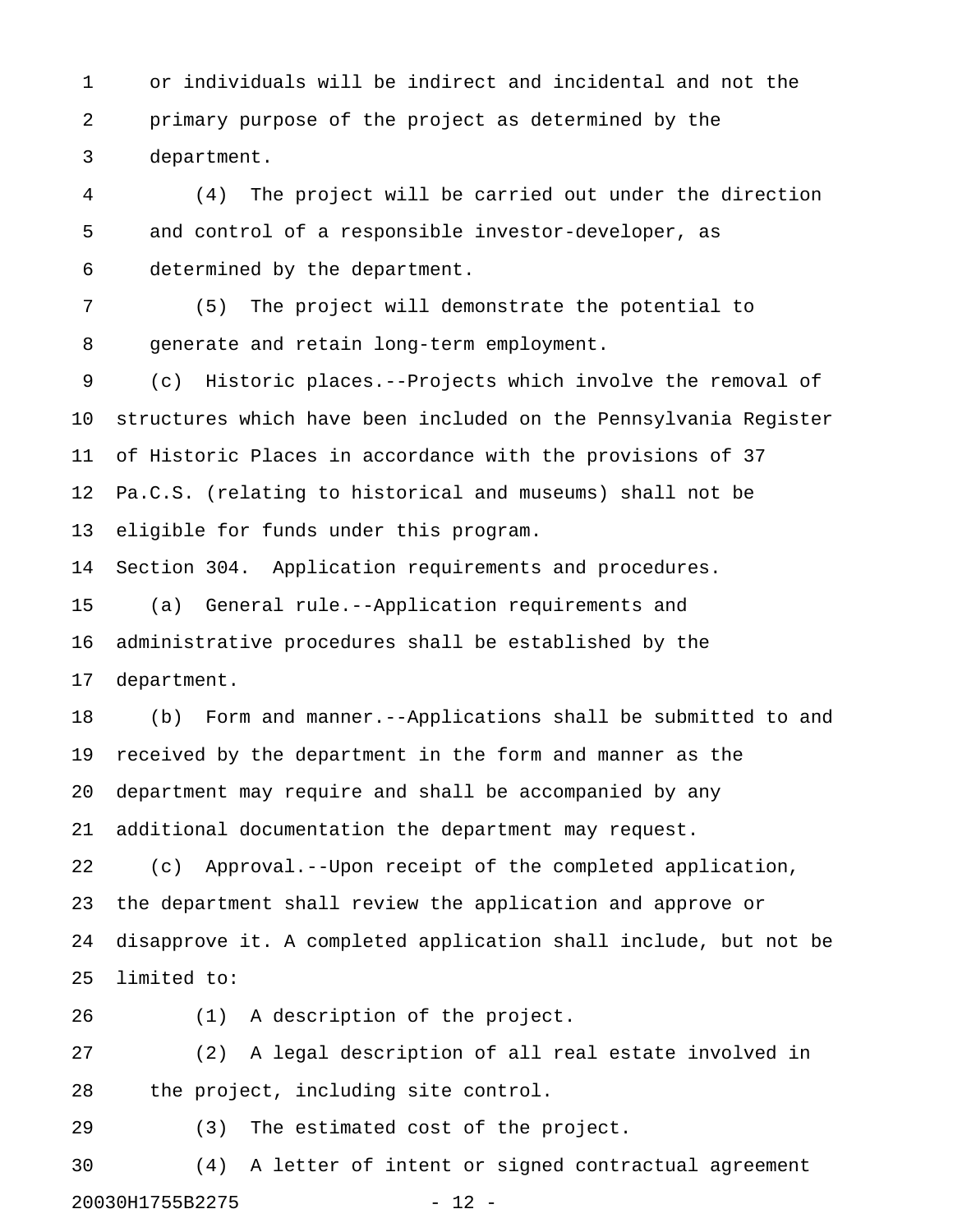1 by an investor-developer. The letter of intent shall include:

2 (i) A commitment that the proposed project will 3 create an estimated number of full-time jobs and the 4 types of jobs created.

5 (ii) A statement of willingness to provide security 6 adequate to cover the cost of a loan, including principal 7 and interest due to and owing to the date of foreclosure 8 and any penalty imposed by the department.

9 (d) Notification.--The department shall notify the applicant 10 of final approval or disapproval of the application within 45 11 days following receipt of a completed application, including all 12 supporting and required documentation.

13 Section 305. Selection criteria.

14 (a) General rule.--Distressed areas shall be eligible for 15 consideration for a loan under this program.

16 (b) Criteria.--Applications shall be approved or disapproved 17 based upon criteria which shall include, but not be limited to, 18 any of the following:

19 (1) The ability of the investor-developer to finance the 20 project and to repay the loans.

21 (2) The amount of private leverage in the project. 22 (3) The economic condition of the municipality. 23 (4) The severity of blight at the project site as

24 described in section 12.1(c) of the act of May 24, 1945 25 (P.L.991, No.385), known as the Urban Redevelopment Law.

26 (5) The potential for job creation and stabilization of 27 the property tax base.

28 (6) The involvement of the restoration of structures 29 which have been included on the Pennsylvania Register of 30 Historic Places in accordance with the provisions of 37 20030H1755B2275 - 13 -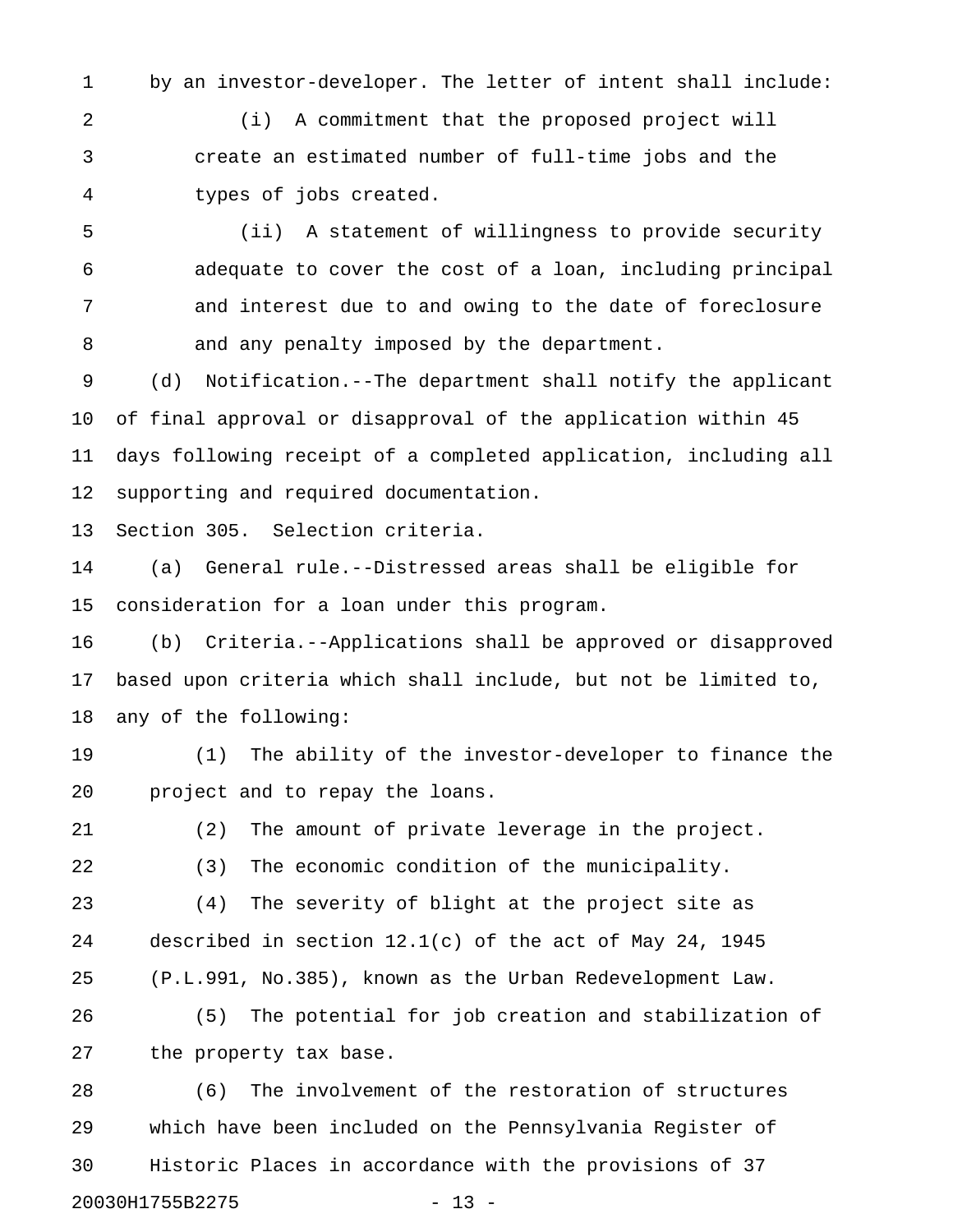1 Pa.C.S. (relating to historical and museums).

2 (c) Project costs not to be considered.--In determining the 3 ratio of public to private financing, the following types of 4 project costs may not be considered:

5 (1) Developer fees exceeding 5% of the total project 6 cost.

7 (2) Profit and overhead.

8 (3) Investment or any costs prior to the award of funds. 9 (4) Acquisition of an occupied portion of a partially or 10 fully occupied building.

11 (5) Investment in working capital, inventory or start-up 12 costs.

13 (6) Equipment which has a minimum depreciable life of 14 less than five years.

15 (7) Debt service reserves and operating deficit or 16 refinancing of existing debt.

17 (8) Tenant improvements.

18 (9) Buildings with public leases of more than 90%. 19 (d) Project costs to be considered.--In determining the 20 ratio of public to private financing, the following types of 21 project costs may be considered:

22 (1) Hard development costs associated with the 23 development of real property, land acquisition, on-site 24 improvements and construction and/or renovation costs.

25 (2) Capital equipment affixed to the real property which 26 has a depreciable life of not less than five years.

27 (3) Soft costs which shall include developer fees up to 28 5% of the total project cost and taxes.

29 (4) Legal expenses, architectural and engineering fees 30 and construction period interest if paid to independent third 20030H1755B2275 - 14 -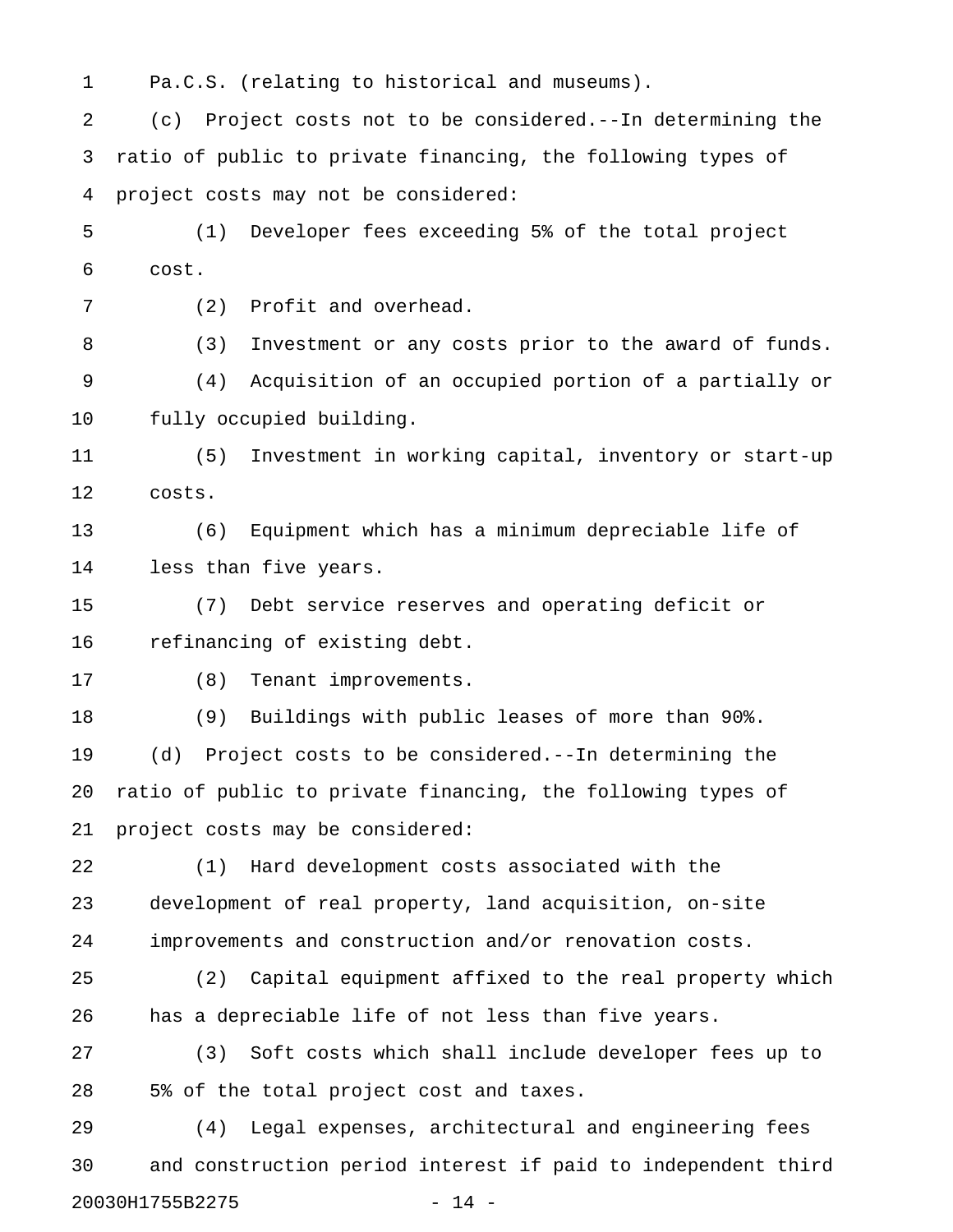1 parties.

2 Section 306. Conditions for award of loans.

3 (a) Redevelopment partnership loans.--No less than 90% of 4 the fund shall be distributed by the department in the form of 5 interest-free redevelopment partnership loans to approved 6 applicants for distribution in the form of loans to investor-7 developers for the purposes set forth in this act.

8 (b) Local government loans.--No less than 10% of the fund 9 shall be awarded in the form of local government loans to 10 eligible applicants. These loans are to be awarded solely for 11 the purpose of making public improvements in targeted areas for 12 the purposes set forth in this act. The criteria for awarding 13 these loans shall be determined by the department.

14 Section 307. Repayment and default of redevelopment partnership 15 loans.

16 (a) Interest.--An interest rate may be established by the 17 applicant, and interest paid on the loan by the investor-18 developer shall be paid to the applicant. The principal shall be 19 repaid to the Commonwealth and deposited into the fund. 20 (b) Penalty for private companies.--An investor-developer

21 who fails to make the required amount of private investment 22 shall be liable for a penalty equal to the full amount of the 23 loan awarded to the applicant unless the penalty is waived by 24 the department because the failure is due to circumstances 25 outside the control of the investor-developer. The penalty shall 26 be payable in one lump sum or in installments, as the department 27 deems appropriate. The department shall submit notice of 28 penalties and waivers of penalties to the Secretary of the 29 Senate and the Chief Clerk of the House of Representatives, 30 along with the decision of the department on the imposition of 20030H1755B2275 - 15 -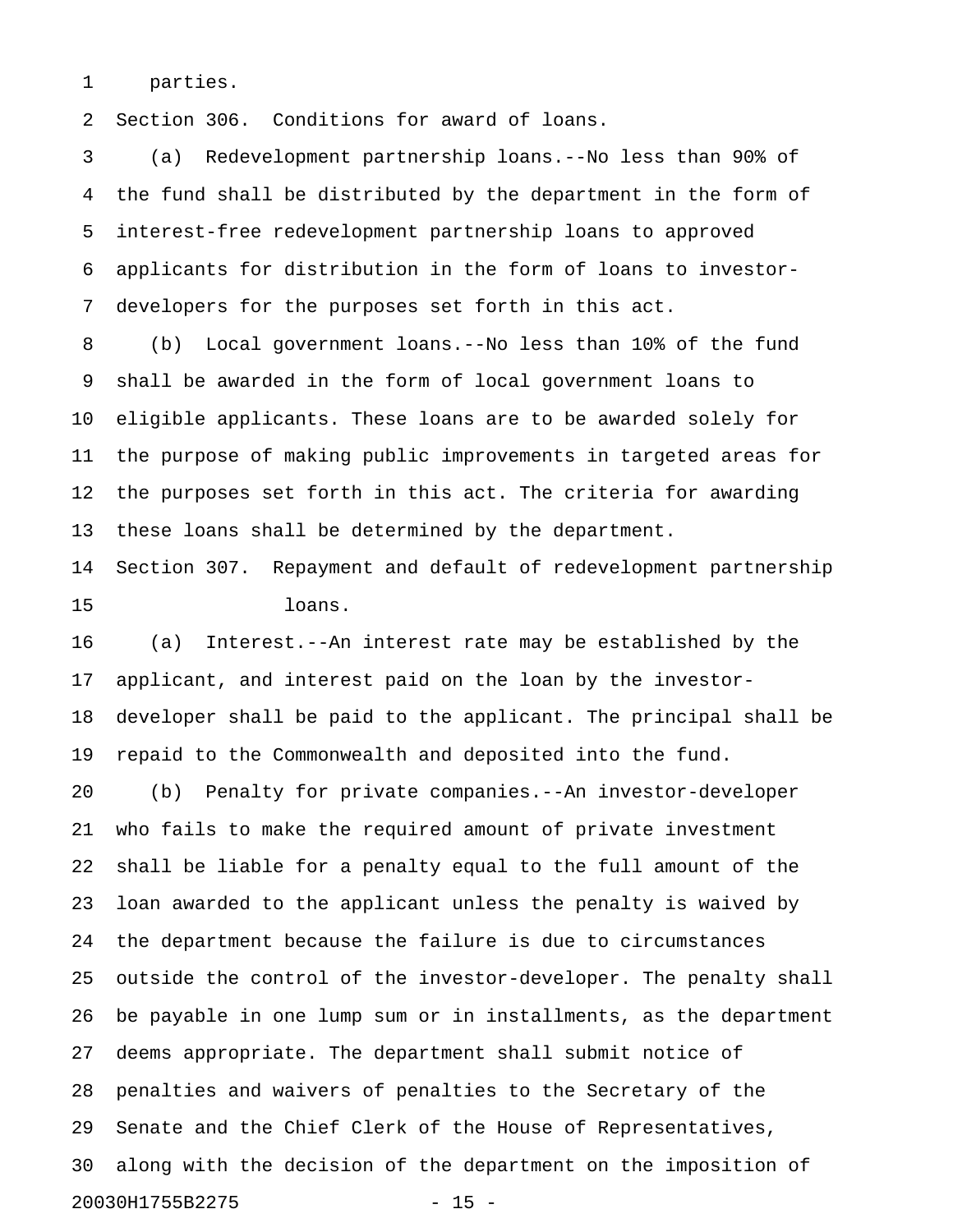1 penalties and the reasons for this decision. The department is 2 authorized to enforce this subsection. The department may bring 3 an action to enforce this subsection in a court of competent 4 jurisdiction.

5 (c) Penalty for municipalities.--If the department finds 6 that a municipality has failed to meet its repayment obligation 7 under this section, the department shall provide a written 8 notice of violation to the municipality. Within 60 days of 9 receipt of the notice of violation, the municipality shall 10 report to the department the action which it is taking to meet 11 its repayment obligation. If, within 180 days of receipt of the 12 notice of violation, the municipality has failed to meet its 13 repayment obligation, as determined by the department, the 14 secretary shall notify the State Treasurer to withhold payment 15 of all liquid fuels tax allocation funds payable to the 16 municipality. Upon notification, the State Treasurer shall hold 17 in escrow all moneys due to such municipality from the 18 Commonwealth until such time as the department notifies the 19 State Treasurer that the municipality has met its repayment 20 obligation. The department shall provide the name of the 21 municipality and the amount of funds withheld along with a 22 rationale for the same to the Secretary of the Senate and the 23 Chief Clerk of the House of Representatives.

24 Section 308. Repayment and default of local government loans. 25 (a) General rule.--Eligible applicants shall repay principal 26 on local government loans to the Commonwealth for deposit into 27 the fund, unless repayment is waived by the secretary for 28 reasons in keeping with the advancement of the purposes of this 29 act.

30 (b) Tax increment financing.--In accordance with the act of 20030H1755B2275 - 16 -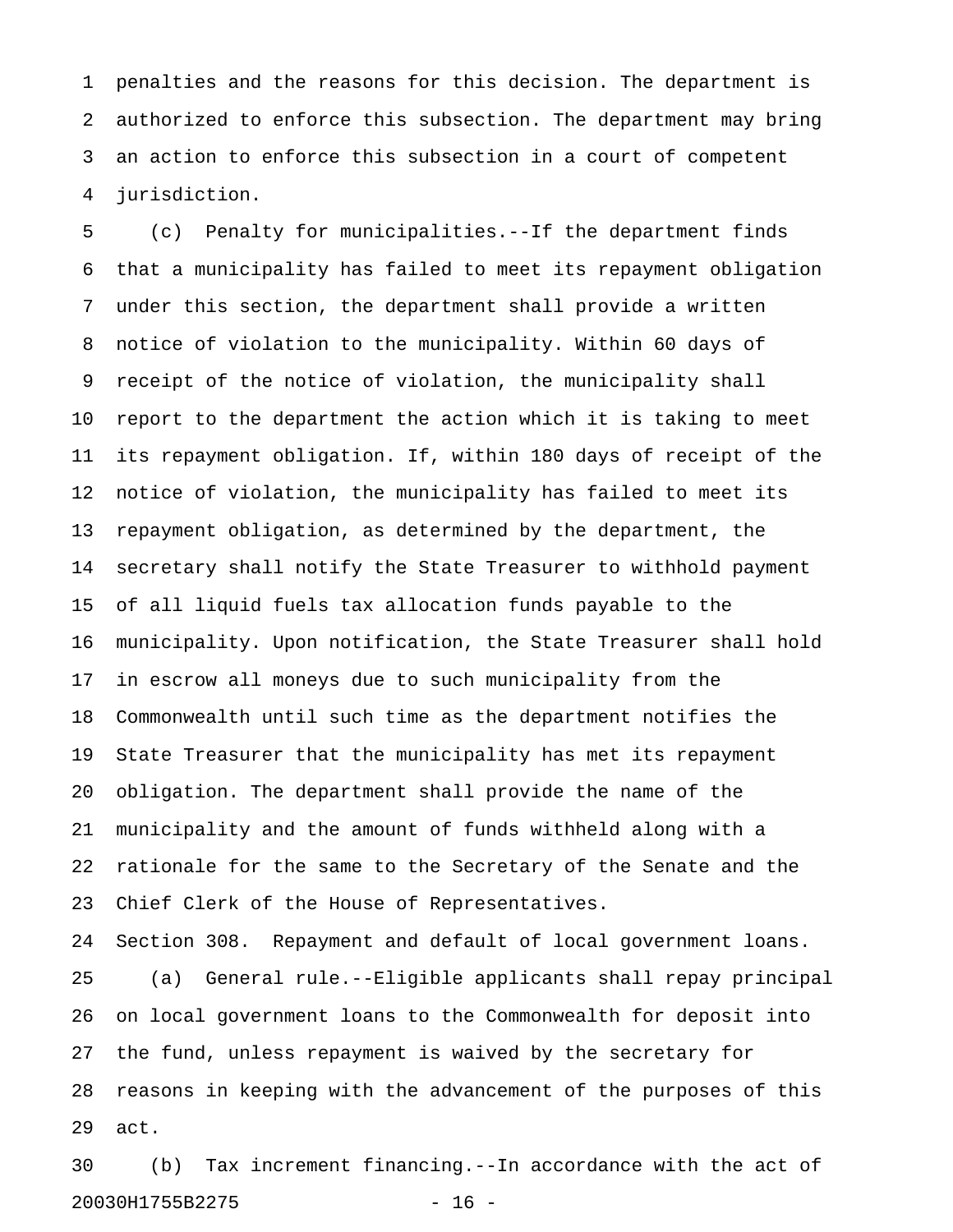1 July 11, 1990 (P.L.465, No.113), known as the Tax Increment 2 Financing Act, municipalities may authorize tax increment 3 financing for the repayment of the public loan amount in whole 4 or in part over a five-year period along with any proceeds which 5 may be derived from the sale of any site acquired through the 6 loan.

7 (c) Loan forgiveness.--If, after a five-year period of the 8 authorization of the tax increment financing, there have not 9 been any private taxable improvements made, then the public loan 10 may be forgiven as determined by the department.

11 (d) Tax repayment.--If, within a five-year period of the 12 authorization of tax increment financing improvements are made, 13 the new taxes yielded shall be used to repay the local 14 government loan.

15 (e) Penalties.--If the department finds that a municipality 16 has failed to meet its repayment obligation under this section, 17 the department shall provide a written notice of violation to 18 the municipality. Within 60 days of receipt of the notice of 19 violation, the municipality shall report to the department the 20 action which it is taking to meet its repayment obligation. If 21 within 180 days of receipt of the notice of violation, the 22 municipality has failed to meet its repayment obligation, as 23 determined by the department, the secretary shall notify the 24 State Treasurer to withhold payment of all liquid fuels tax 25 allocation funds payable to the municipality. Upon notification, 26 the State Treasurer shall hold in escrow all moneys due to such 27 municipality from the Commonwealth until such time as the 28 department notifies the State Treasurer that the municipality 29 has met its repayment obligation.

### 30 CHAPTER 5

20030H1755B2275 - 17 -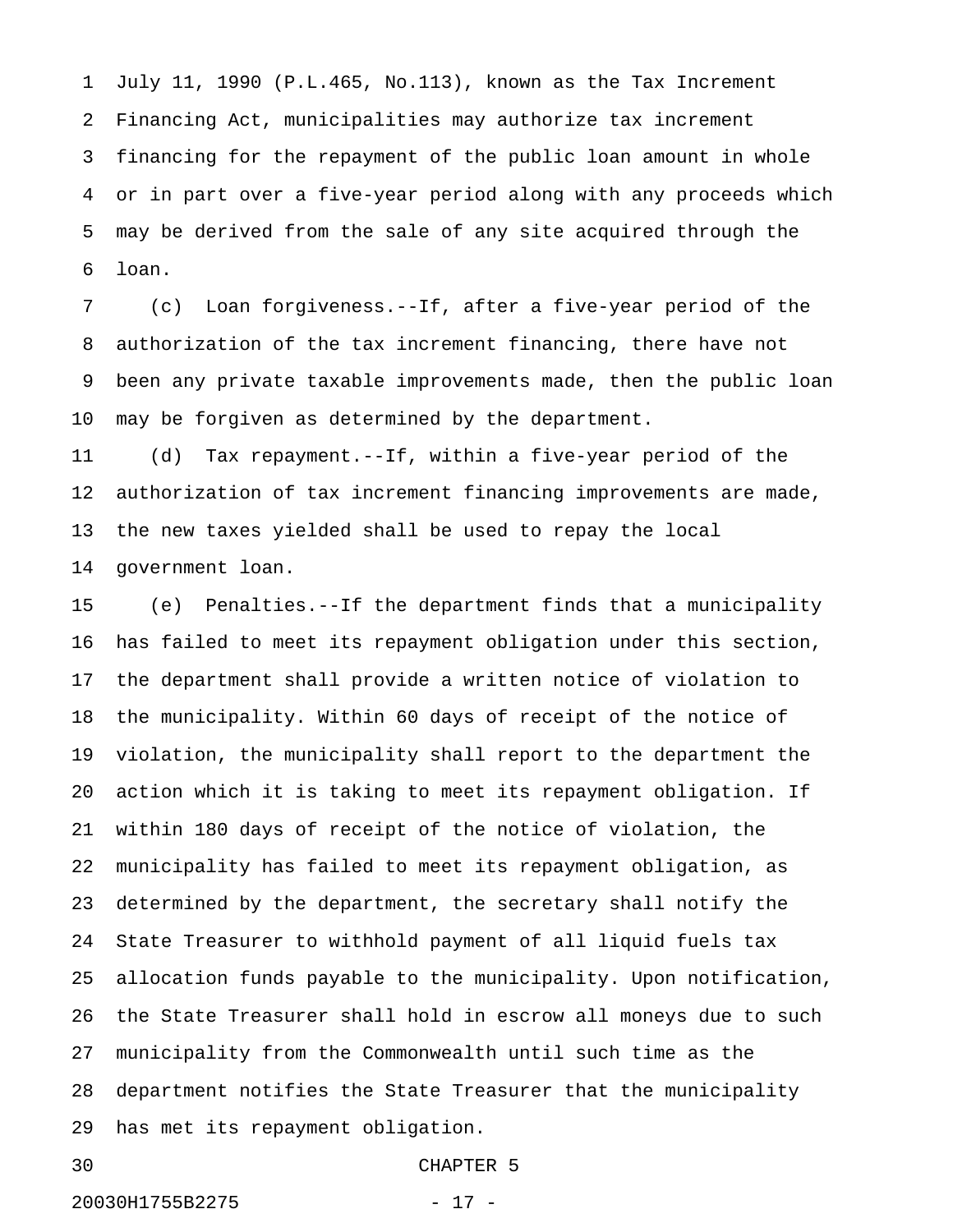2 Section 501. Referendum.

3 (a) Question.--The question of incurring indebtedness of 4 \$200,000,000 for the purposes of redevelopment assistance for 5 communities in accordance with this act shall be submitted to 6 the electors at the next primary, municipal or general election 7 following enactment of this act. 8 (b) Certification.--The Secretary of the Commonwealth shall 9 certify the form of the question under subsection (c) to the 10 county boards of elections. 11 (c) Form of question.--The question shall be in 12 substantially the following form: 13 Do you favor the incurring of indebtedness by the 14 Commonwealth of \$200,000,000 to provide for redevelopment 15 assistance loans to promote development and expansion of 16 business, industry and commerce in distressed areas of 17 this Commonwealth? 18 (d) Election.--The election shall be conducted at the next 19 occurring general or municipal election following the effective 20 date of this act, in accordance with the act of June 3, 1937 21 (P.L.1333, No.320), known as the Pennsylvania Election Code, 22 except that the time limits for advertisement of notice of the 23 election may be waived as to the question. 24 (e) Proceeds.--Proceeds of borrowing shall be deposited in 25 the Targeted Redevelopment Assistance for Communities Loan Fund 26 and shall be used to implement the provisions of this act. 27 Section 502. Commonwealth indebtedness. 28 (a) Borrowing authorized.--Subject to the approval of the

29 electorate of the referendum set forth in section 501 and under 30 the provisions of section 7(a)(3) of Article VIII of the 20030H1755B2275 - 18 -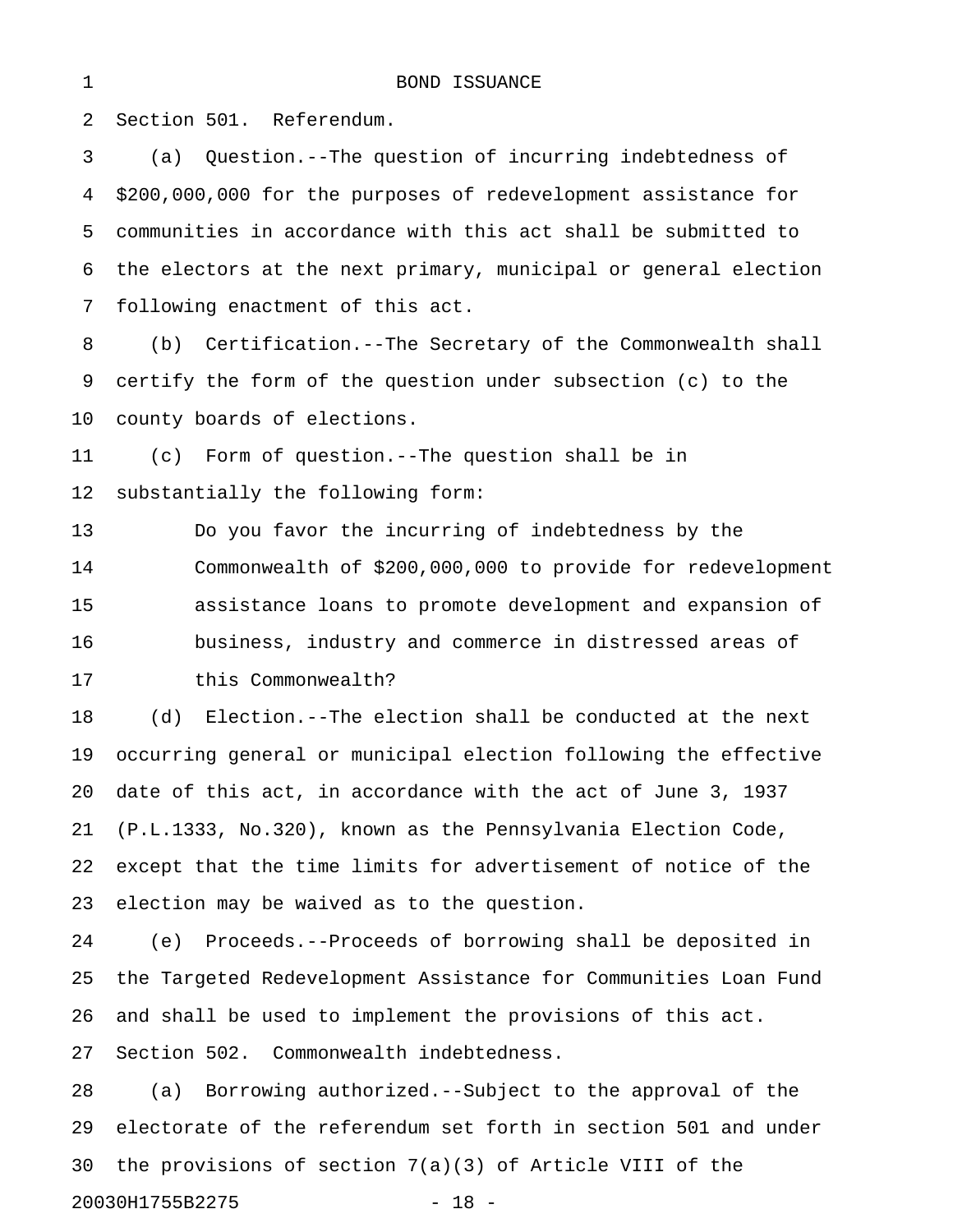1 Constitution of Pennsylvania, the issuing officials are 2 authorized and directed to borrow over a three-year period, on 3 the credit of the Commonwealth, money not exceeding in the 4 aggregate the sum of \$200,000,000, not including money borrowed 5 to refund outstanding bonds, notes or replacement notes, as may 6 be found necessary to carry out the purposes of this act.

7 (b) Issuance.--As evidence of the indebtedness authorized in 8 this act, general obligation bonds of the Commonwealth shall be 9 issued, from time to time, to provide moneys necessary to carry 10 out the purposes of this act for such total amounts, in such 11 form, in such denominations and subject to such terms and 12 conditions of issue, redemption and maturity, rate of interest 13 and time of payment of interest as the issuing officials direct, 14 except that the latest stated maturity date shall not exceed 20 15 years from the date of the first obligation issued to evidence 16 the debt.

17 (c) Signatures.--All bonds and notes issued under the 18 authority of this act shall bear facsimile signatures of the 19 issuing official and a facsimile of the great seal of the 20 Commonwealth and shall be countersigned by a duly authorized 21 officer of a duly authorized loan and transfer agent of the 22 Commonwealth.

23 (d) Direct obligation of Commonwealth.--All bonds and notes 24 issued in accordance with the provisions of this section shall 25 be direct obligations of the Commonwealth, and the full faith 26 and credit of the Commonwealth are hereby pledged for the 27 payment of the interest thereon, as it becomes due, and the 28 payment of the principal at maturity. The principal of and 29 interest on the bonds and notes shall be payable in lawful money 30 of the United States.

20030H1755B2275 - 19 -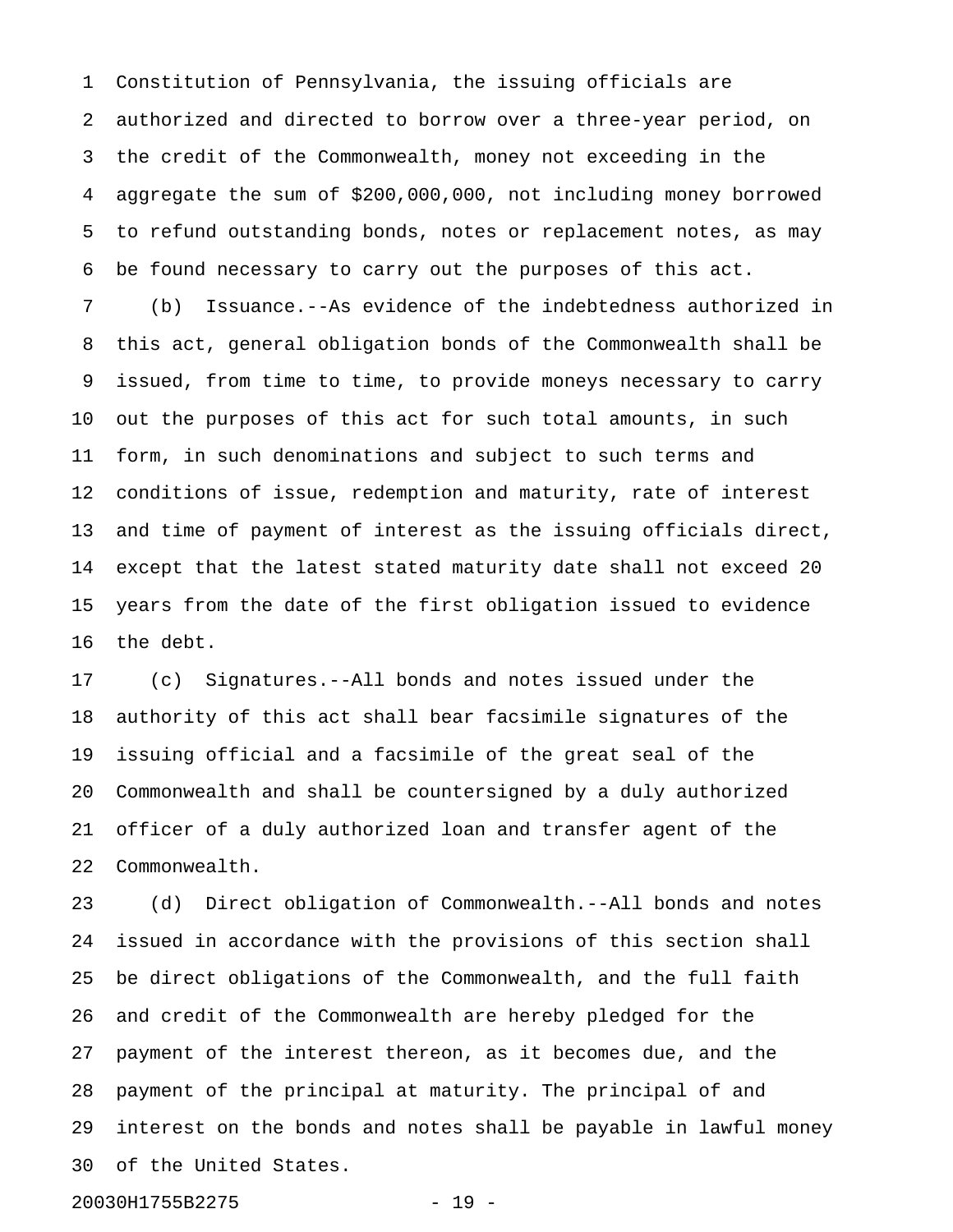1 (e) Tax exemption.--All bonds and notes issued under the 2 provisions of this section shall be exempt from taxation for 3 State and local purposes.

4 (f) Type of bonds.--The bonds may be issued as coupon bonds 5 or registered as to both principal and interest as the issuing 6 officials may determine. If interest coupons are attached, they 7 shall contain the facsimile signature of the State Treasurer. 8 (g) Authorization and retirement.--The issuing officials 9 shall provide for the amortization of the bonds in substantial 10 and regular amounts over the term of the debt so that the bonds 11 of each issue allocated to the program to be funded from the 12 bond issue shall mature within a period not to exceed an 13 appropriate amortization period for the program as specified by 14 the issuing officials but in no case in excess of 30 years. The 15 first retirement of principal shall be stated to mature prior to 16 the expiration of a period of time equal to one-tenth of the 17 time from the date of the first obligation issued to evidence 18 the debt to the date of the expiration of the term of the debt. 19 Retirements of principal shall be regular and substantial if 20 made in annual or semiannual amounts whether by stated serial 21 maturities or by mandatory sinking fund retirements.

22 (h) Refunding bonds.--The issuing officials are authorized 23 to provide by resolution for the issuance of refunding bonds for 24 the purpose of refunding any debt issued under the provisions of 25 this act and then outstanding, either by voluntary exchange with 26 the holders of the outstanding debt or to provide funds to 27 redeem and retire the outstanding debt with accrued interest, 28 any premium payable thereon and the costs of issuance and 29 retirement of the debt, at maturity or at any call date. The 30 issuance of the refunding bonds, the maturities and other 20030H1755B2275 - 20 -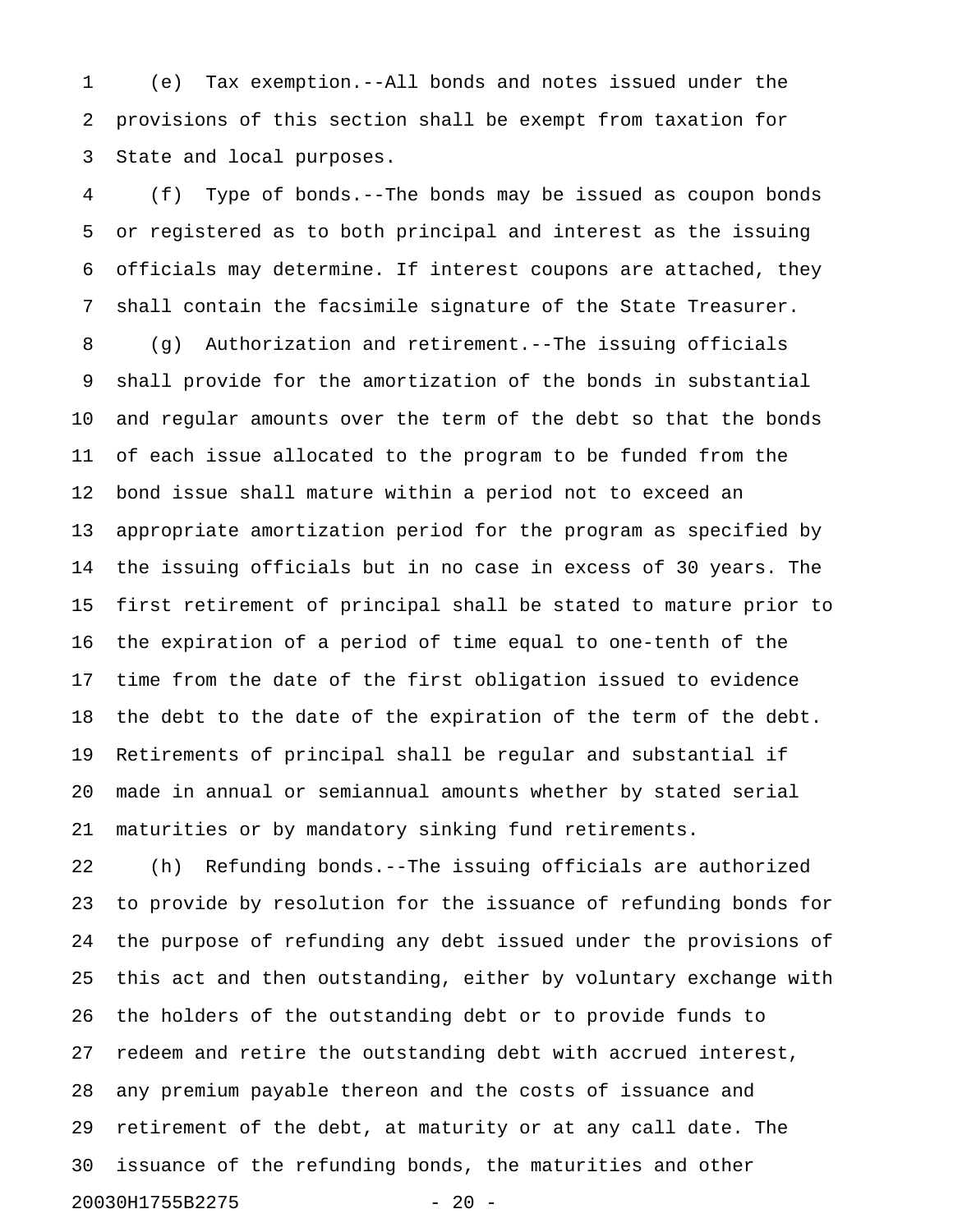1 details thereof, the rights of the holders thereof and the 2 duties of the issuing officials in respect thereto shall be 3 governed by the provisions of this section insofar as they may 4 be applicable. Refunding bonds, which are not subject to the 5 aggregate limitation of \$200,000,000 of debt to be issued 6 pursuant to this act, may be issued by the issuing officials to 7 refund debt originally issued or to refund bonds previously 8 issued for refunding purposes.

9 (i) Quorum.--Whenever any action is to be taken or decision 10 made by the Governor, the Auditor General and the State 11 Treasurer acting as issuing officials and the three officers are 12 not able unanimously to agree, the action or decision of the 13 Governor and either the Auditor General or the State Treasurer 14 shall be binding and final.

15 Section 503. Sale of bonds.

16 (a) Public sale.--Whenever bonds are issued, they shall be 17 offered for sale at not less than 98% of the principal amount 18 and accrued interest and shall be sold by the issuing officials 19 to the highest and best bidder or bidders after due public 20 advertisement on the terms and conditions and upon such open 21 competitive bidding as the issuing officials shall direct. The 22 manner and character of the advertisement and the time of 23 advertising shall be prescribed by the issuing officials. No 24 commission shall be allowed or paid for the sale of any bonds 25 issued under the authority of this act.

26 (b) Private sale.--Any portion of any bond issue so offered 27 and not sold or subscribed for at public sale may be disposed of 28 by private sale by the issuing officials in such manner and at 29 such prices, not less than 98% of the principal amount and 30 accrued interest, as the Governor shall direct. No commission 20030H1755B2275 - 21 -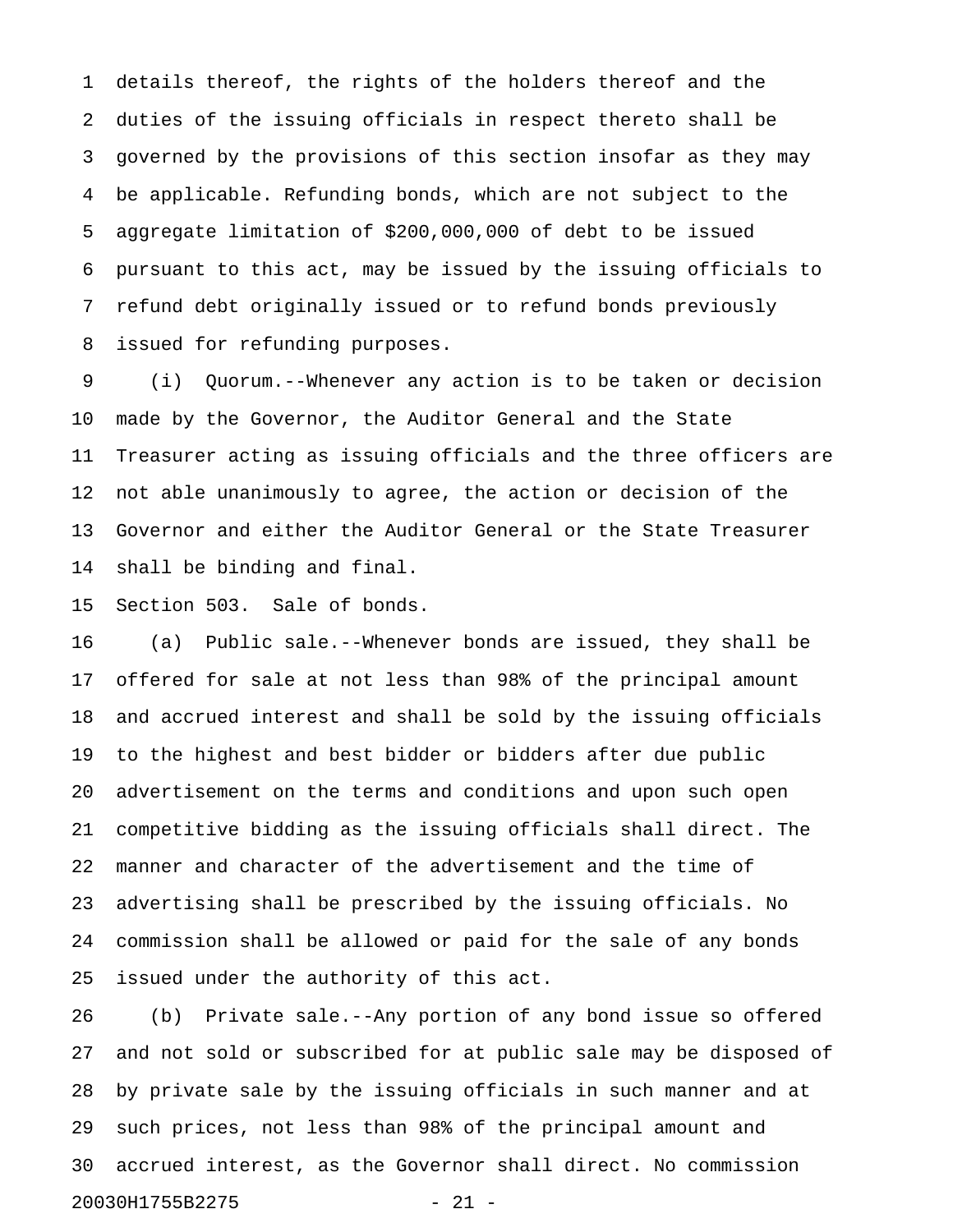1 shall be allowed or paid for the sale of any bonds issued under 2 the authority of this act.

3 (c) Series.--When bonds are issued from time to time, the 4 bonds of each issue shall constitute a separate series to be 5 designated by the issuing officials or may be combined for sale 6 as one series with other general obligation bonds of the 7 Commonwealth.

8 (d) Temporary bonds.--Until permanent bonds can be prepared, 9 the issuing officials may in their discretion issue, in lieu of 10 permanent bonds, temporary bonds in such form and with such 11 privileges as to registration and exchange for permanent bonds 12 as may be determined by the issuing officials.

13 Section 504. Disposition and use of proceeds.

14 (a) Proceeds.--The proceeds realized from the sale of bonds 15 and notes, except refunding bonds and replacement notes, under 16 the provisions of this act shall be paid into the Targeted 17 Redevelopment Assistance for Communities Loan Fund in the State 18 Treasury and are specifically dedicated to the purposes of this 19 act. The proceeds shall be paid by the State Treasurer 20 periodically to the department at such times and in such amounts 21 as may be necessary to satisfy the funding needs of the 22 department. The proceeds of the sale of refunding bonds and 23 replacement notes shall be paid to the State Treasurer and 24 applied to the payment of principal, the accrued interest and 25 premium, if any, and cost of redemption of the bonds and notes 26 for which the obligations shall have been issued.

27 (b) Interest.--Pending their application for the purposes 28 authorized, moneys held or deposited by the State Treasurer may 29 be invested or reinvested as are other funds in the custody of 30 the State Treasurer in the manner provided by law. All earnings 20030H1755B2275 - 22 -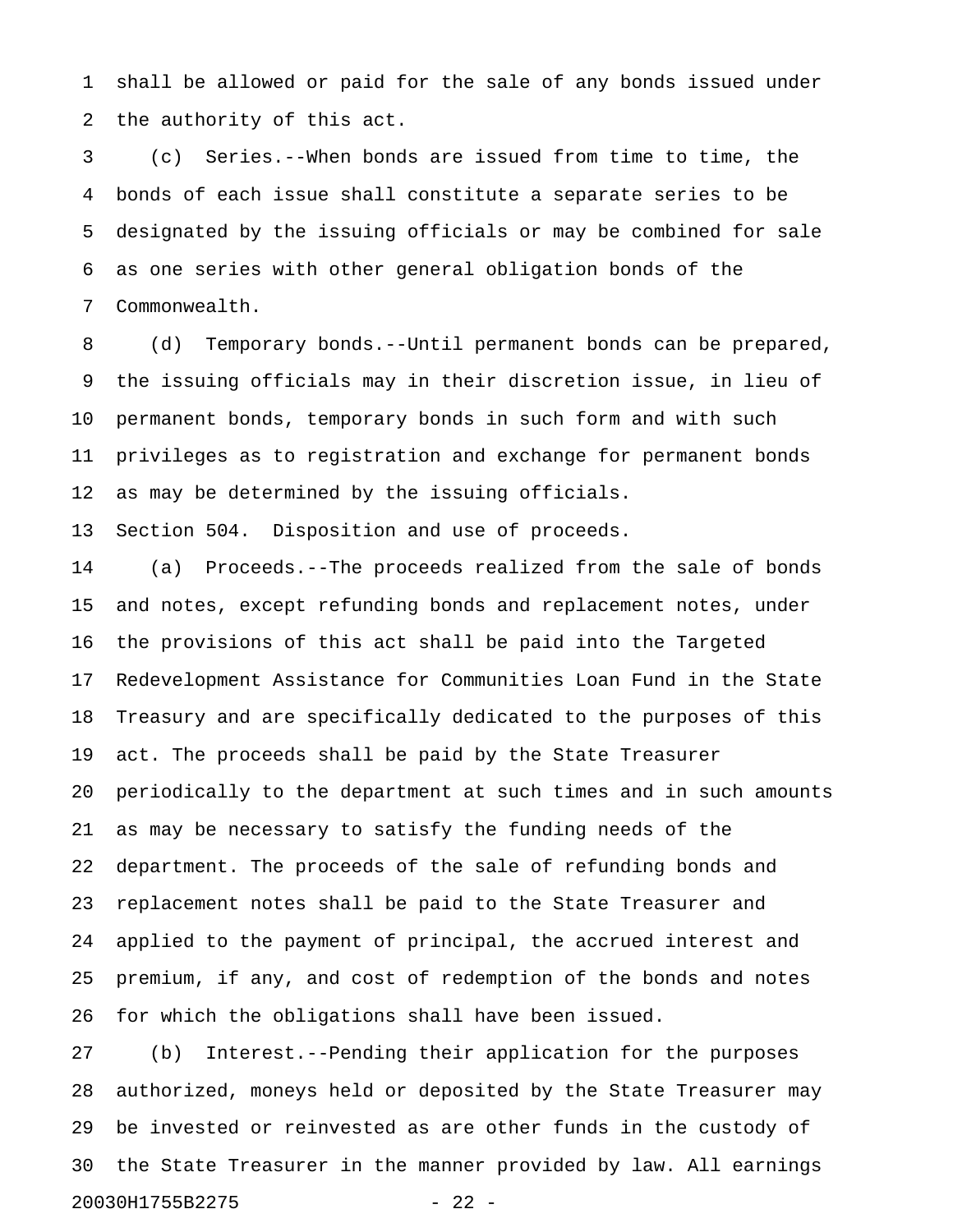1 received from the investment or deposit of the funds shall be 2 paid into the State Treasury to the credit of the fund. 3 Section 505. Registration of bonds.

4 The Auditor General shall prepare the necessary registry book 5 to be kept in the office of the duly authorized loan and 6 transfer agent of the Commonwealth for the registration of any 7 bonds, at the request of owners thereof, according to the terms 8 and conditions of issue directed by the issuing officials. 9 Section 506. Expenses.

10 There is hereby appropriated to the State Treasurer from the 11 fund as much money as may be necessary for all costs and 12 expenses in connection with the issue of and sale and 13 registration of the bonds and notes in connection with this act 14 and the payment of interest arbitrage rebates or proceeds of 15 such bonds and notes.

16 Section 507. Temporary financing authorization.

17 (a) Authorization.--Pending the issuance of bonds of the 18 Commonwealth as authorized, the issuing officials are hereby 19 authorized, in accordance with the provisions of this act and on 20 the credit of the Commonwealth, to make temporary borrowings not 21 to exceed one year in anticipation to the issue of bonds in 22 order to provide funds in such amounts as may, from time to 23 time, be deemed advisable prior to the issue of bonds. In order 24 to provide for and in connection with such temporary borrowings, 25 the issuing officials are hereby authorized in the name and on 26 behalf of the Commonwealth to enter into any purchase, loan or 27 credit agreement or agreements or other agreement or agreements 28 with any banks or trust companies or other lending institutions, 29 investment banking firms or persons in the United States having 30 power to enter into the same, which agreements may contain 20030H1755B2275 - 23 -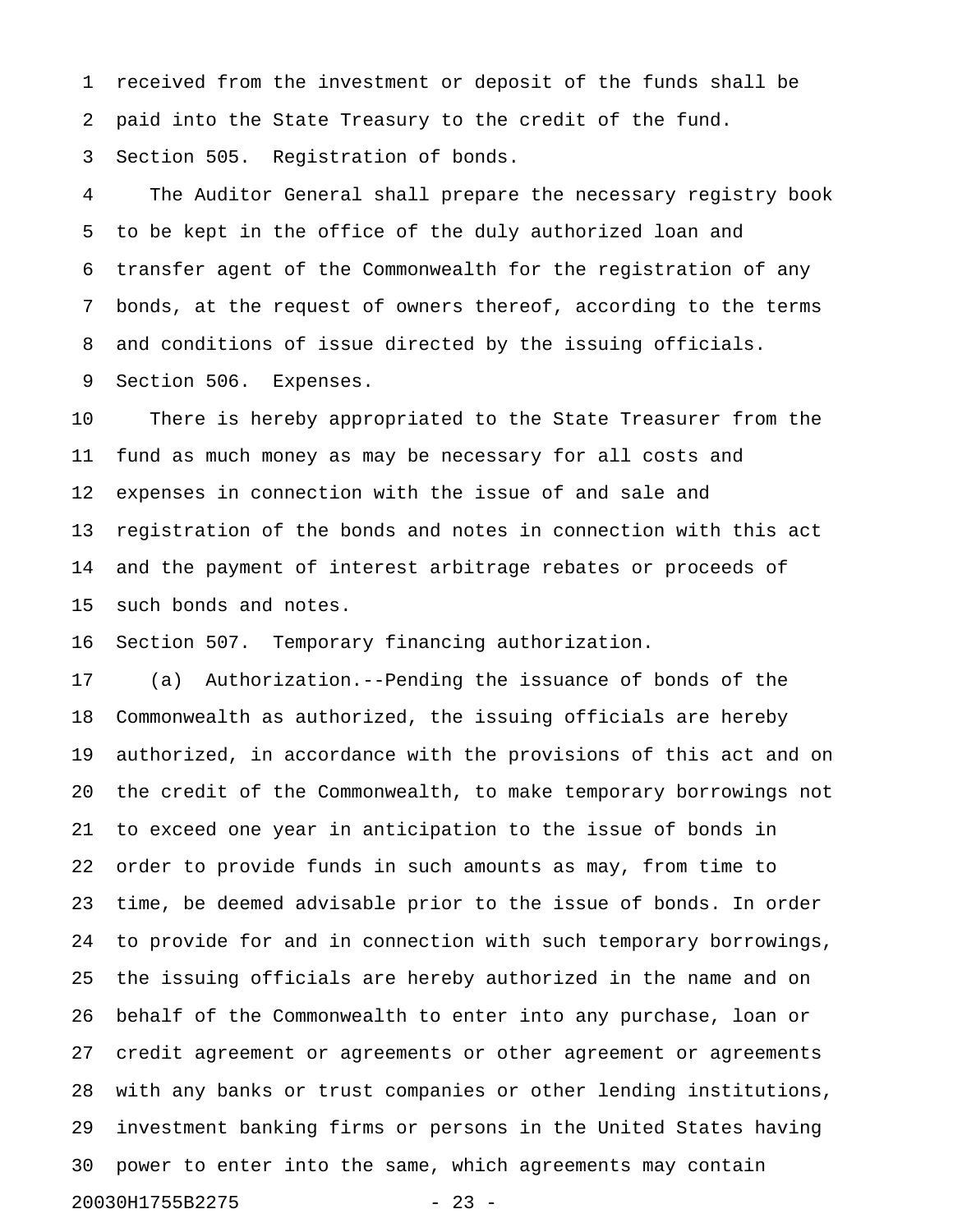1 provisions not inconsistent with the provisions of this act as 2 may be authorized by the issuing officials.

3 (b) Issuance.--All temporary borrowings made under the 4 authorization of this section shall be evidenced by notes of the 5 Commonwealth, which shall be issued, from time to time, for such 6 amounts not exceeding in the aggregate the applicable statutory 7 and constitutional debt limitation, in such form and in such 8 denominations and subject to terms and condition of sale and 9 issue, prepayment or redemption and maturity, rate or rates of 10 interest and time of payment of interest as the issuing 11 officials shall authorize and direct and in accordance with this 12 act. Such authorization and direction may provide for the 13 subsequent issuance of replacement notes to refund outstanding 14 notes or replacement notes, which replacement notes shall, upon 15 issuance thereof, evidence such borrowing, and may specify such 16 other terms and conditions with respect to the notes and 17 replacement notes thereby authorized for issuance as the issuing 18 officials may determine and direct.

19 (c) Replacement notes.--

20 (1) When the authorization and direction of the issuing 21 officials provide for the issuance of replacement notes, the 22 issuing officials are hereby authorized in the name and on 23 behalf of the Commonwealth to issue, enter into or authorize 24 and direct the State Treasurer to enter into agreements with 25 any banks, trust companies, investment banking firms or other 26 institutions or persons in the United States having the power 27 to enter the same:

28 (i) To purchase or underwrite an issue or series of 29 issues of notes.

30 (ii) To credit, to enter into any purchase, loan or 20030H1755B2275 - 24 -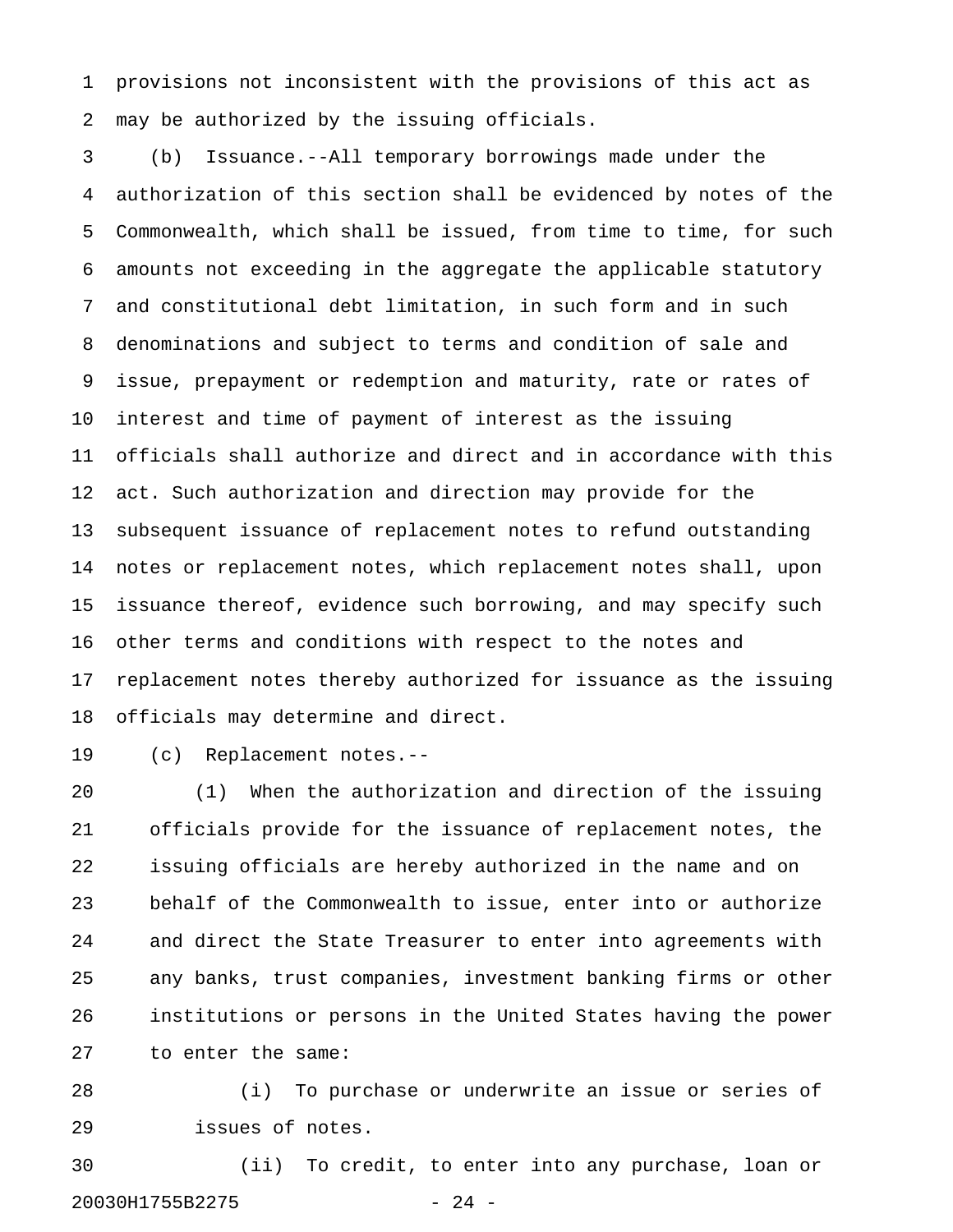1 credit agreements, to draw moneys pursuant to any such 2 agreements on the terms and conditions set forth therein 3 and to issue notes as evidence of borrowings made under 4 any such agreements.

5 (iii) To appoint as issuing and paying agent or 6 agents with respect to notes.

7 (iv) To do all acts as may be necessary or 8 appropriate to provide for the payment, when due, of the 9 interest on and the principal of such notes. 10 Such agreements may provide for the compensation of any 11 purchasers or underwriters of notes or replacement notes by 12 discounting the purchase price of the notes or by payment of 13 a fixed fee or commission at the time of issuance thereof, 14 and all other costs and expenses, including fees for 15 agreements related to the notes, issuing and paying agent 16 costs and costs and expenses of issuance, may be paid from 17 the proceeds of the notes.

18 (2) When the authorization and direction of the issuing 19 officials provide for the issuance of replacement notes, the 20 State Treasurer shall, at or prior to the time of delivery of 21 these notes or replacement notes, determine the principal 22 amounts, dates of issue, interest rate or rates (or 23 procedures for establishing such rates from time to time), 24 rates of discount, denominations and all other terms and 25 conditions relating to the issuance and shall perform all 26 acts and things necessary to pay or cause to be paid, when 27 due, all principal of and interest on the notes being 28 refunded by replacement notes and to assure that the same may 29 draw upon any moneys available for that purpose pursuant to 30 any purchase, loan or credit agreements established with 20030H1755B2275 - 25 -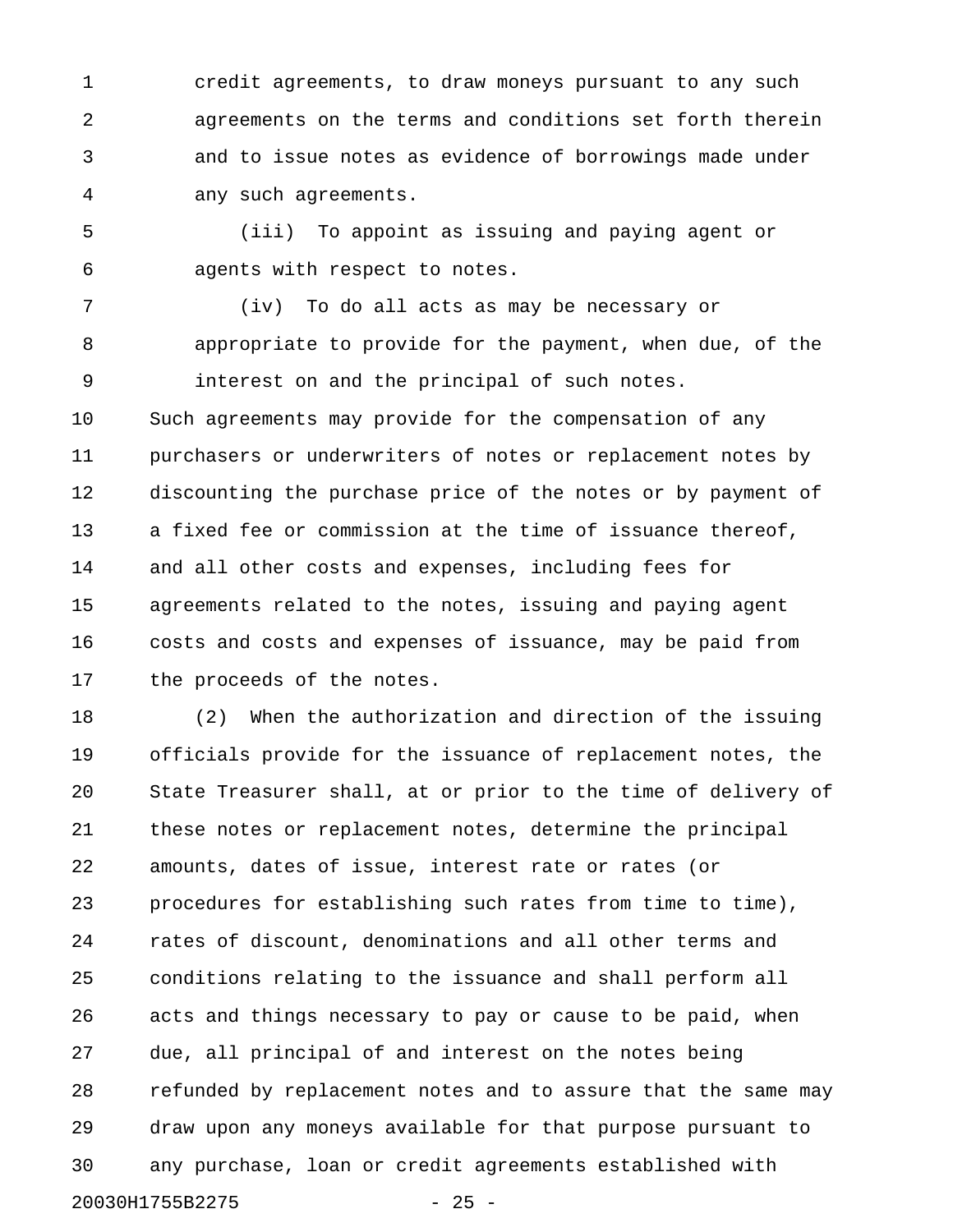1 respect thereto, all subject to the authorization and 2 direction of the issuing officials.

3 (d) Refunding bonds.--Outstanding notes evidencing the 4 borrowings may be funded and retired by the issuance and sale of 5 the bonds of the Commonwealth as hereinafter authorized. The 6 refunding bonds must be issued and sold not later than a date 7 one year after the date of issuance of the first notes 8 evidencing such borrowings to the extent that payment of such 9 notes has not otherwise been made or provided for by sources 10 other than proceeds of replacement notes.

11 (e) Proceeds.--The proceeds of all temporary borrowing shall 12 be paid to the State Treasurer to be held and disposed of in 13 accordance with the provisions of this act.

14 Section 508. Debt retirement.

15 (a) Targeted Redevelopment Assistance for Communities Loan 16 Sinking Fund.--All bonds issued under the authority of this act 17 shall be redeemed at maturity, together with all interest due, 18 from time to time, on the bonds, and these principal and 19 interest payments shall be paid from the Targeted Redevelopment 20 Assistance for Communities Loan Sinking Fund, which is hereby 21 created. For the specific purpose of redeeming the bonds at 22 maturity and paying all interest thereon in accordance with the 23 information received from the Governor, the General Assembly 24 shall appropriate moneys to the Targeted Redevelopment 25 Assistance for Communities Loan Sinking Fund for the payment of 26 interest on the bonds and notes and the principal thereof at 27 maturity. All moneys paid into the Targeted Redevelopment 28 Assistance for Communities Loan Sinking Fund and all of the 29 moneys not necessary to pay accruing interest shall be invested 30 by the State Treasurer in such securities as are provided by law 20030H1755B2275 - 26 -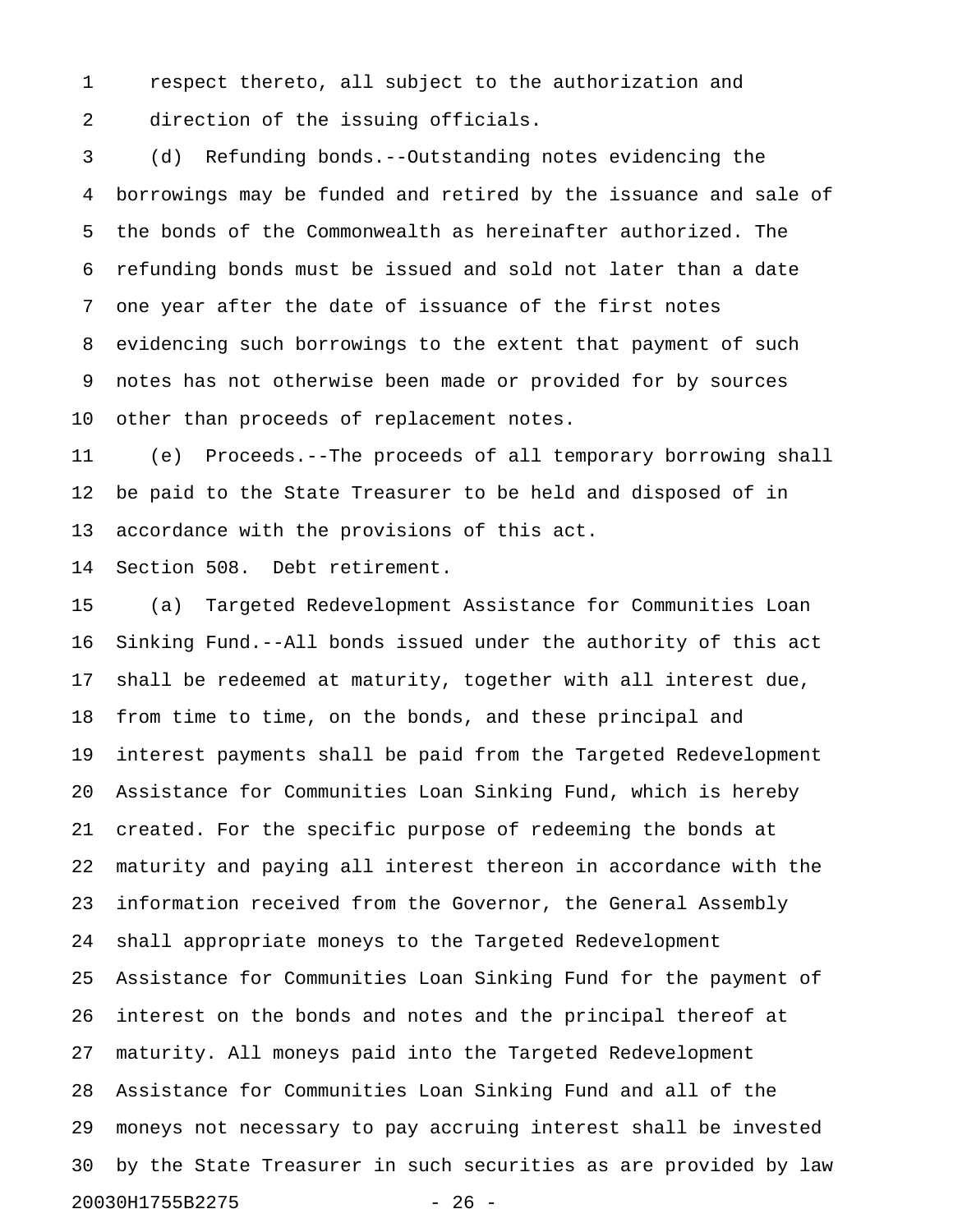1 for the investment of the sinking funds of the Commonwealth. 2 (b) Report.--The State Treasurer shall determine and report 3 to the Secretary of the Budget by November 1 of each year, the 4 amount of money necessary for the payment of interest on 5 outstanding obligations and the principal of the obligations, if 6 any, for the following fiscal year and the times and amounts of 7 the payments. It shall be the duty of the Governor to include in 8 every budget submitted to the General Assembly full information 9 relating to the issuance of bonds and notes under the provisions 10 of this act and the status of the Targeted Redevelopment 11 Assistance for Communities Loan Sinking Fund of the Commonwealth 12 for the payment of interest on the bonds and notes and the 13 principal thereof at maturity.

14 (c) Appropriation.--The General Assembly shall appropriate 15 an amount equal to the sums that may be necessary to meet 16 repayment obligations for principal and interest for deposit 17 into the Targeted Redevelopment Assistance for Communities Loan 18 Sinking Fund.

19 Section 509. Annual limitation on debt obligations issued. 20 Bonds and notes, not including refunding bonds or replacement 21 notes, as authorized in this act, shall not be issued in the 22 aggregate principal amount of more than \$140,000,000 during any 23 one State fiscal year.

24 Section 510. Expiration.

25 Authorization to issue bonds and notes, not including 26 refunding bonds and replacement notes, for the purposes of this 27 act shall expire five years from the effective date of this 28 section.

## 29 CHAPTER 21

30 MISCELLANEOUS PROVISIONS

## 20030H1755B2275 - 27 -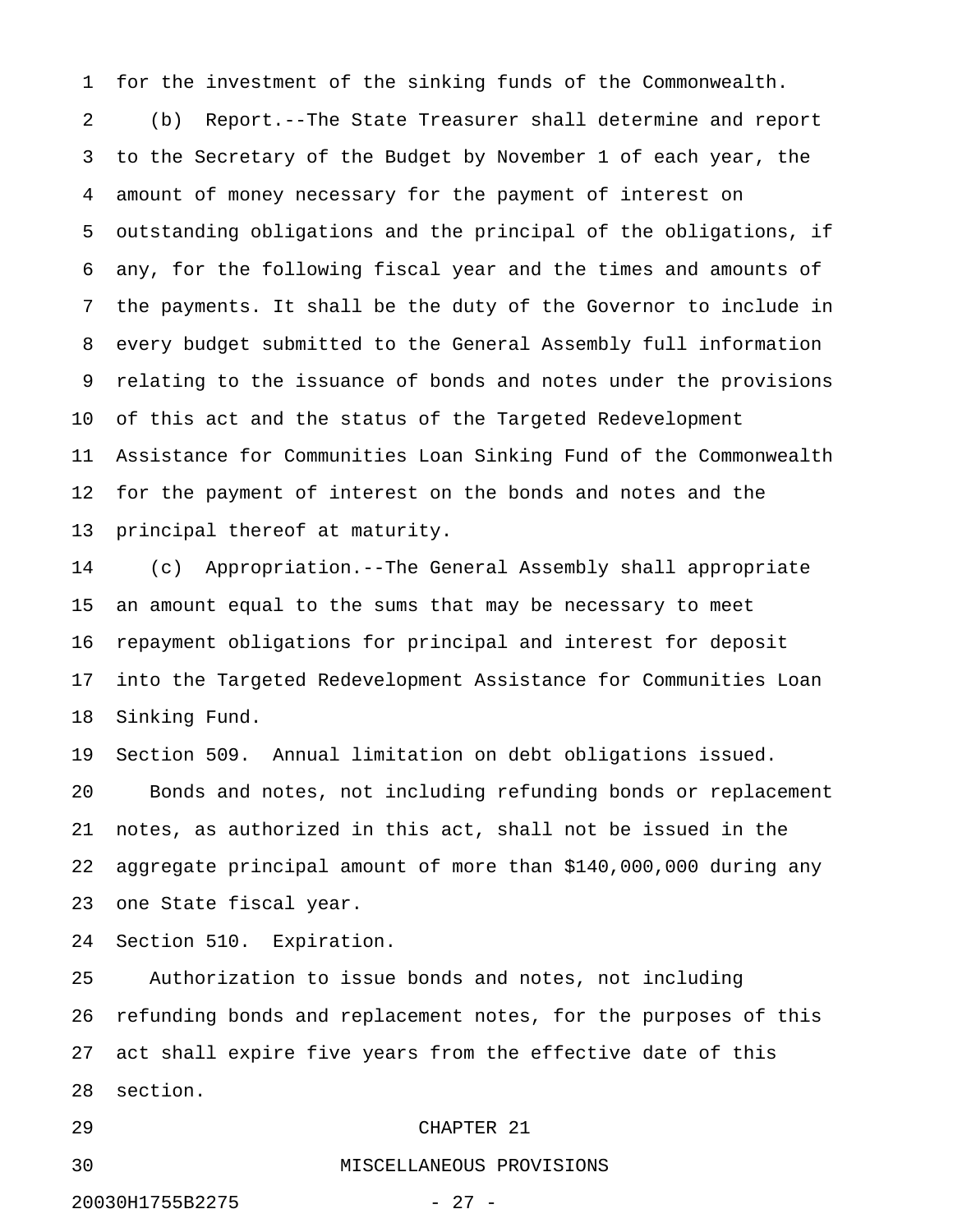1 Section 2101. Additional powers and duties of department.

2 (a) Rules and forms.--The department shall promulgate such 3 guidelines, rules and regulations and forms as the department 4 deems necessary to implement and carry out the provisions of 5 this act.

6 (b) Annual reports.--On or before September 30 of each year, 7 the department shall provide a report to the Secretary of the 8 Senate and the Chief Clerk of the House of Representatives. The 9 report shall describe all relevant activities of the department 10 under this act and shall include the following information:

11 (1) A list of municipalities receiving loans from the 12 department and the amounts and terms of this assistance.

13 (2) The source and amount of private investment for each 14 project.

15 (3) Loan amounts repaid by the municipality.

16 (4) Loans outstanding and balances due, including 17 delinquent payments.

18 (5) Jobs created through projects financed under the 19 program.

20 (6) Other relevant information as determined by the 21 department.

22 Section 2102. Nondiscrimination.

23 No loan shall be made to an applicant under this act unless 24 the applicant certifies to the department, in a form 25 satisfactory to the department, that it shall not discriminate 26 against any employee or against any applicant for employment 27 because of race, religion, color, national origin, sex or age. 28 Section 2103. Conflict of interest.

29 No officer or employee of the Commonwealth or of the 30 applicant shall, either directly or indirectly, have an adverse 20030H1755B2275 - 28 -